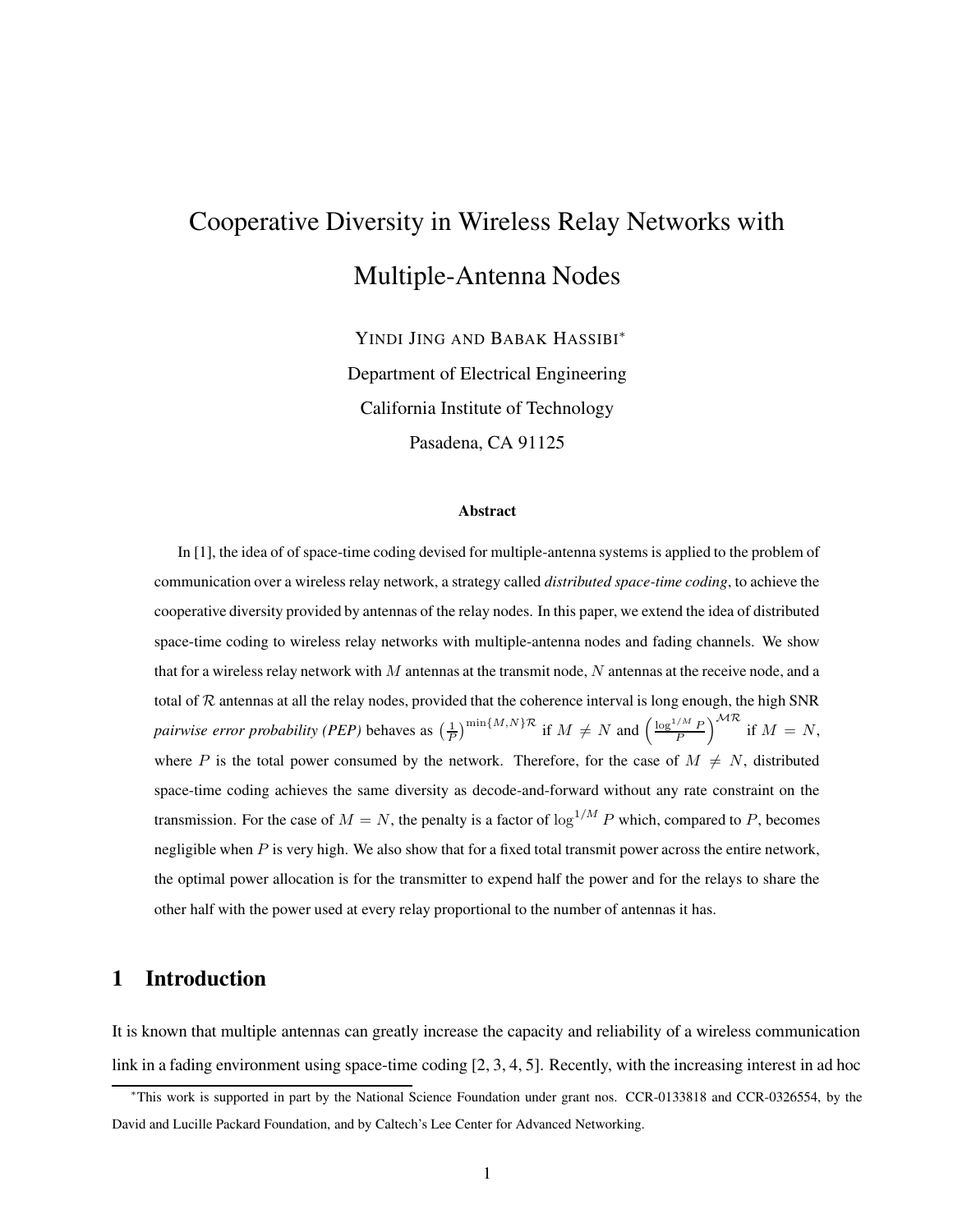networks, researchers have been looking for methods to exploit spatial diversity using the antennas of different users in the network [6, 7, 8, 9, 10, 11, 1]. In [8], the authors exploit spatial diversity using the repetitionbased and space-time cooperative algorithms. The mutual information and outage probability of the network are analyzed. However, in their model, the relay nodes need to decode their received signals. In [9], a network with a single relay under different protocols is analyzed and second order spatial diversity is achieved. In [10], the authors use space-time codes based on the Hurwitz-Radon matrices and conjecture a diversity factor around  $R/2$  from their simulations. Also, the simulations in [11] show that the use of Khatri-Rao codes lowers the average bit error rate.

This work follows the strategy of [1], where the idea of space-time coding devised for multiple-antenna systems is applied to the problem of communication over a wireless relay network.<sup>1</sup> In [1], the authors consider wireless relay networks in which every node has a single antenna and the channels are fading, and use a cooperative strategy called distributed space-time coding by applying a linear dispersion space-time code [12] among the relays. It is proved that without any channel knowledge at the relays, a diversity of  $R\left(1-\frac{\log\log P}{\log P}\right)$  $\log P$  can be achieved, where R is number of relays and P is the total power consumed in the whole network. This result is based on the assumption that the receiver has full knowledge of the fading channels. Therefore, when the total transmit power  $P$  is high enough, the wireless relay network achieves the diversity of a multiple-antenna system with  $R$  transmit antennas and one receive antenna, asymptotically. That is, antennas of the relays work as antennas of the transmitter although they cannot fully cooperate and do not have full knowledge of the transmit signal. Compared with the other widely used cooperative strategy, decode-and-forward, since no decoding is needed at the relays, distributed space-time coding saves both time and energy, and more importantly, there is no rate constraint on the transmission.

In this paper, we extend the idea of distributed space-time coding to wireless relay networks whose nodes have multiple antennas, and analyze the achievable diversity. As in [1], the focus of this paper is on the pairwise error probability (PEP) analysis. We investigate the achievable diversity gain in a wireless relay network by having the relays cooperate distributively. By diversity gain, or diversity in brief, we mean the negative of the exponent of the SNR or transmit power in the PEP formula at the high SNR regime. This definition is consistent with the diversity definition in multiple-antenna systems  $[5, 13]^2$ . It determines how fast the PEP decreases with

<sup>2</sup>However, this definition is different from the formal diversity definition,  $-\lim_{P\to\infty} \frac{\log PEP}{\log P}$ , given in [14]. It is more precise in the sense that it can describe the PEP behavior in more detail. For example, if  $PEP \sim P^{-[c+f(P)]}$ , the same diversity c will be

<sup>1</sup>Although having the same name, the distributed space-time coding idea in [1] is different from that in [8]. Similar ideas for networks with one and two relays have appeared in [9, 11].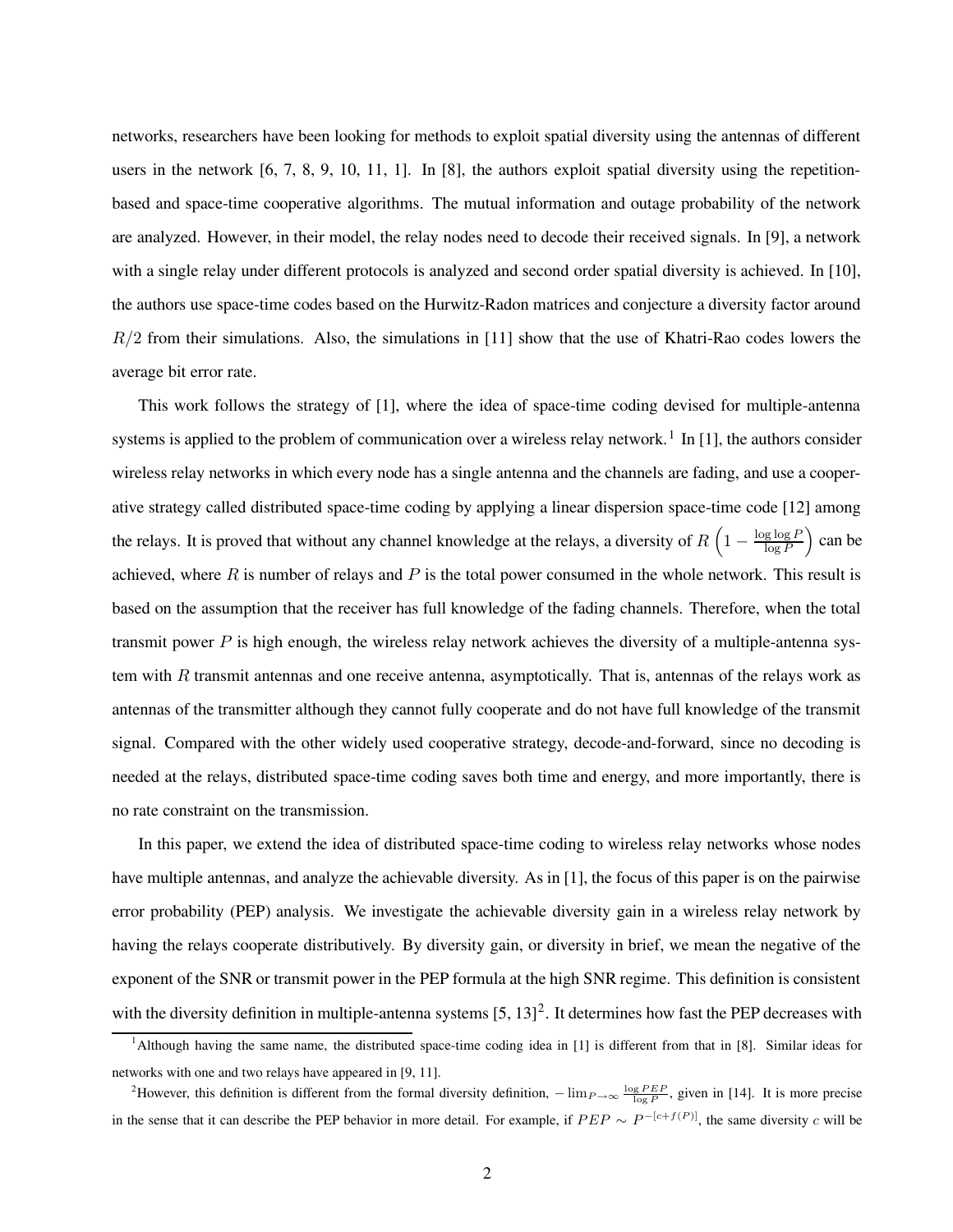the SNR or transmit power.

We use the same two-step transmission method in [1, 15, 16], where in one step the transmitter sends signals to the relays and in the other the relays encode their received signals into a linear dispersion space-time code and transmit to the receiver. For a wireless relay network with  $M$  antennas at the transmitter,  $N$  antennas at the receiver, and a total of  $R$  antennas at all the relay nodes, our work shows that when the coherence interval is long enough, a diversity of  $\min\{M, N\}$ R, if  $M \neq N$ , and  $M$ R $(1 - \frac{1}{M})$ M log log P  $\log P$ ), if  $M = N$  can be achieved, where  $P$  is the total power used in the network. With this two-step protocol, it is easy to see that the error probability is determined by the worse of the two steps: the transmission from the transmitter to the relays and the transmission from the relays to the receiver. Therefore, when  $M \neq N$ , distributed space-time coding is optimal since the diversity of the first stage cannot be better than  $MR$ , the diversity of a multiple-antenna system with M transmit antennas and  $R$  receive antennas, and the diversity of the second stage cannot be better than NR. When  $M = N$ , the penalty on the diversity because the relays cannot fully cooperate and do not have full knowledge of the signal is  $\mathcal{R} \frac{\log \log P}{\log P}$  $\frac{\text{g}\log P}{\log P}$ . When P is very high, it is negligible. Therefore, with distributed space-time coding, wireless relay networks achieve the same diversity of multiple-antenna systems, asymptotically.

The paper is organized as follows. In the following section, the network model and the generalized distributed space-time coding is explained in detail. The PEP is first analyzed in Section 3 based on which an optimum power allocation between the transmitter and the relays with respect to minimizing the PEP are given in Section 4. In Section 5, the diversity for the network with an infinite number of relays is discussed. Then the diversity for the general case is obtained in Section 6. Section 7 is the conclusion and discussion. Proofs of some of the technical theorems are given in the appendices.

## **2 Wireless Relay Network**

## **2.1 System Model**

We first introduce some notation. For a complex matrix A,  $\bar{A}$ ,  $A<sup>t</sup>$ , and  $A<sup>*</sup>$  denote the conjugate, the transpose, and the conjugate transpose of A, respectively. det A, rank A, and  $tr A$  indicate the determinant, rank, and trace of A, respectively.  $I_n$  denotes the  $n \times n$  identity matrix and  $0_{m,n}$  is the  $m \times n$  matrix with all zero entries. obtained for any function f satisfying  $\lim_{P\to\infty} f(P) = 0$ . Also, this more precise definition is used to emphasize that the slope of the logPEP vs. logSNR curve changes with the SNR.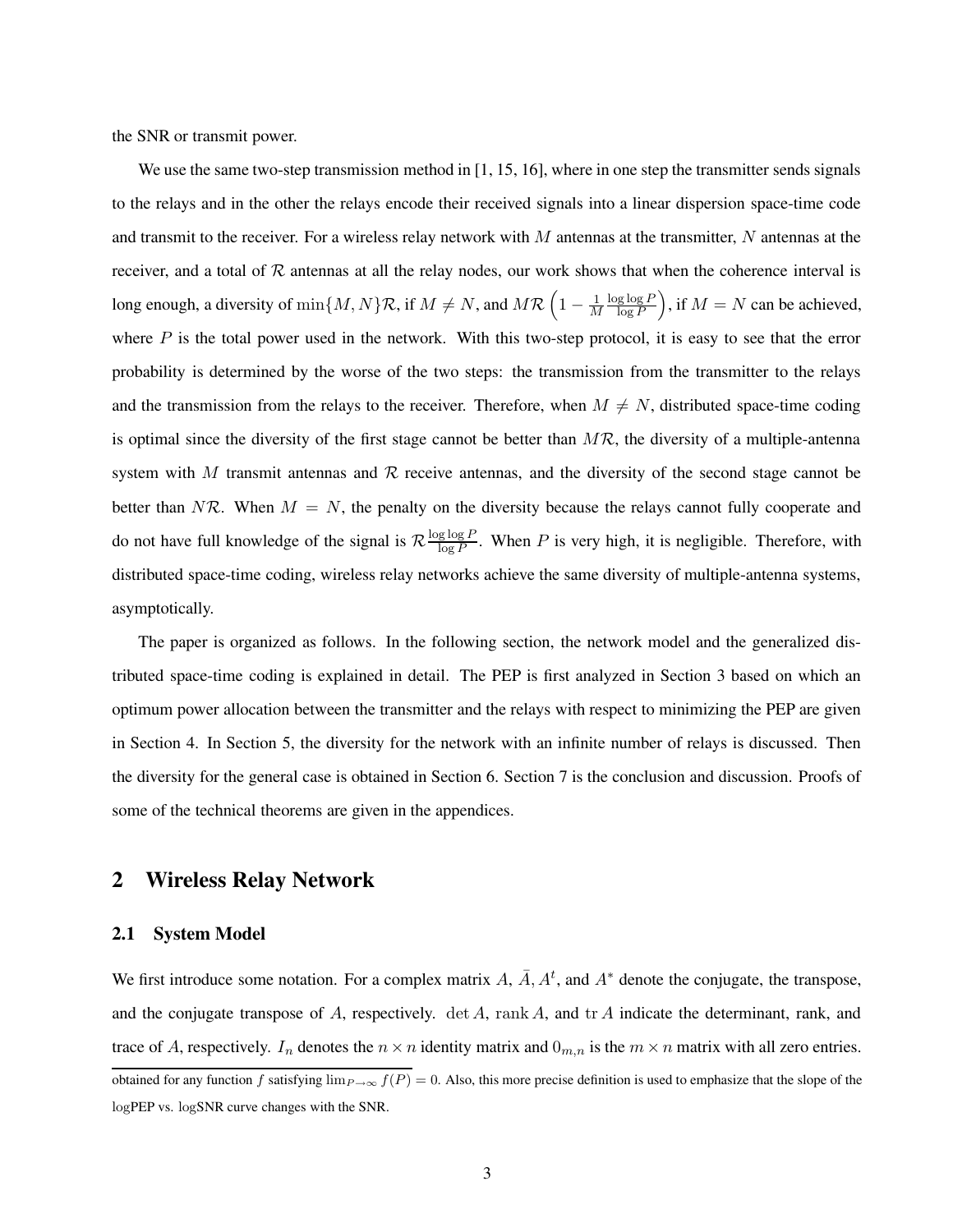We often omit the subscripts when there is no confusion. log indicates the natural logarithm.  $\|\cdot\|$  indicates the Frobenius norm. P and E indicate the probability and the expected value.  $g(x) = O(f(x))$  means that  $\lim_{x\to\infty}\frac{g(x)}{f(x)}$  $\frac{g(x)}{f(x)}$  is a constant.  $h(x) = o(f(x))$  means that  $\lim_{x \to \infty} \frac{g(x)}{f(x)} = 0$ .

Consider a wireless network with  $R + 2$  nodes which are placed randomly and independently according to some distribution. There is one transmit node and one receive node. All the other  $R$  nodes work as relays. This is a practical appropriate model for many sensor networks. By using a straight-forward TDMA technique, it can be generalized to ad hoc wireless networks with multiple pairs of transmitters and receivers.<sup>3</sup> The transmitter has M transmit antennas, the receiver has N receive antennas, and the *i*-th relay has  $R_i$  antennas, which can be used for both transmission and reception. Since the transmit and received signals at different antennas of the same relay can be processed and designed independently, the network can be transformed to a network with  $\mathcal{R} = \sum_{i=1}^R R_i$  single-antenna relays by designing the transmit signal at every antenna of every relay according to the received signal at that antenna only.<sup>4</sup> Therefore, without loss of generality, in the following, we assume that every relay has a single antenna.<sup>5</sup>

Therefore, the network can be depicted by Figure 1. Denote the channels from the  $M$  antennas of the transmitter to the *i*-th relay as  $f_{1i}, f_{2i}, \cdots, f_{Mi}$ , and the channels from the *i*-th relay to the N antennas at the receiver as  $g_{i1}, g_{i2}, \cdots, g_{iN}$ . Here, we only consider the fading effect of the channels by assuming that  $f_{mi}$ and  $g_{in}$  are independent complex Gaussian with zero-mean and unit-variance. This is a common assumption for networks in urban areas or indoors when there is no line-of-sight, or situations where the distances between the relays and the transmitter/receiver are about the same. We make the practical assumption that the channels  $f_{mi}$  and  $g_{in}$  are not known at the relays.<sup>6</sup> What every relay knows is only the statistical distribution of its local connections. However, we do assume that the receiver knows all the fading coefficients  $f_{mi}$  and  $g_{in}$ . Its knowledge of the channels can be obtained by sending training signals from the relays and the transmitter.

We use the block-fading model  $[3]$  by assuming a coherence interval T, that is, the time during which  $f_{mi}$  and  $g_{in}$  keep constant.<sup>7</sup> The information bits are thus encoded into  $T \times M$  matrices  $\underline{\mathbf{s}} = [\mathbf{s}_1, \cdots, \mathbf{s}_M]$ ,

 $3H$ owever, this straightforward TDMA scheme may not be optimal.

<sup>4</sup>This is one possible scheme. In general, the signal sent by one antenna of a relay can be designed using received signals at all the antennas of the relay. However, as will be seen later, this simpler scheme achieves the optimal diversity asymptotically although a general design may improve the coding gain of the network.

 ${}^{5}$ The main reason is to highlight the diversity results by simplifying notation and formulas.

<sup>&</sup>lt;sup>6</sup>For the *i*-th relay to know  $f_{mi}$ , training from the transmitter and estimation at the *i*-th relay are needed. It is even less practical for the *i*-th relay to know  $q_{in}$ , which needs feedback from the receiver.

<sup>&</sup>lt;sup>7</sup> From the two-step protocol that will be discussed in the following, we can see that we only need  $f_{mi}$  to keep constant for the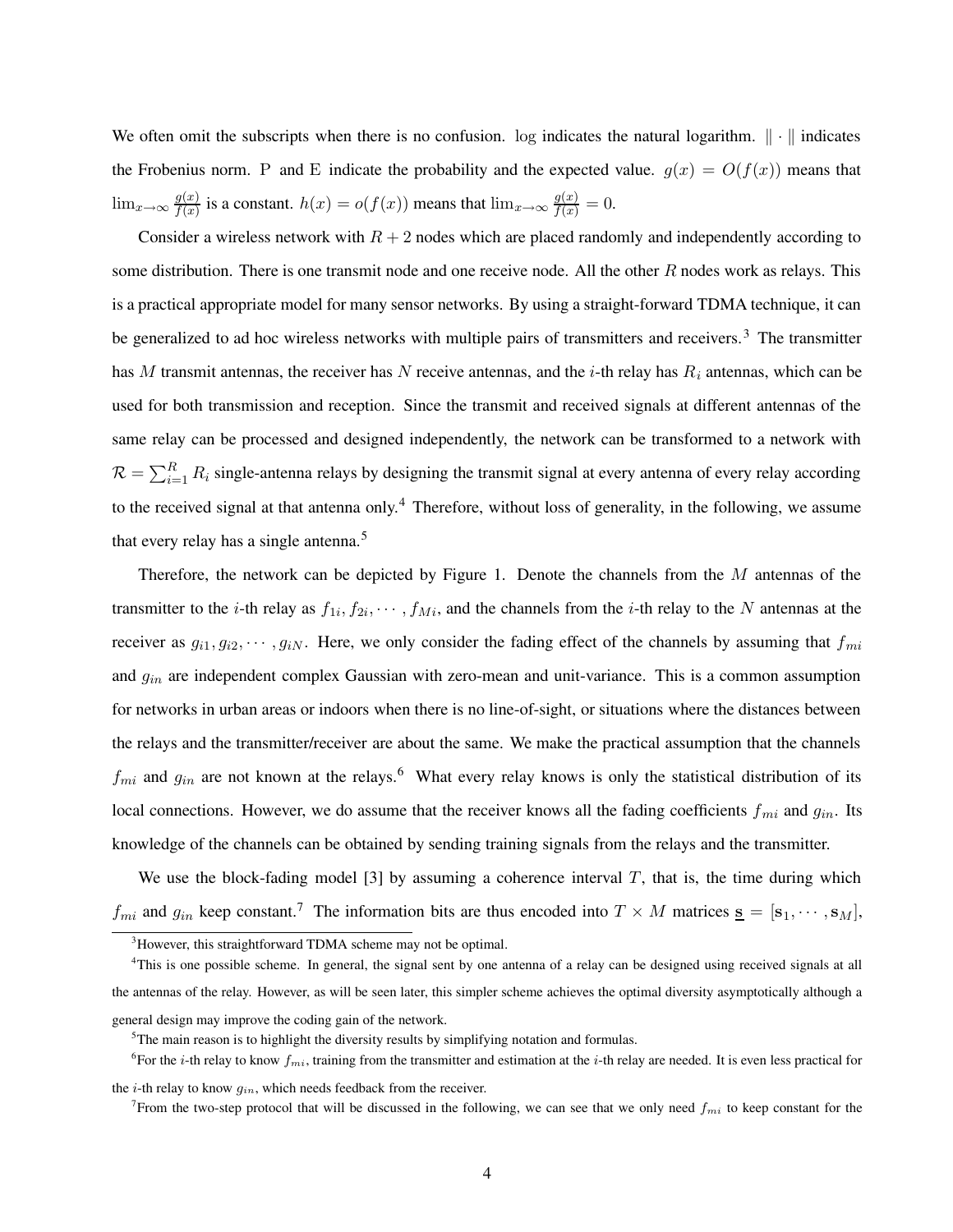

Figure 1: Wireless relay network with  $M$  antennas at the transmitter and  $N$  antennas at the receiver

where  $s_m$ , a T-dimensional vector, is the signal sent by the m-th transmit antenna. For the power analysis,  $\leq$  is normalized as

$$
E \operatorname{tr} \underline{\mathbf{s}}^* \underline{\mathbf{s}} = M. \tag{1}
$$

To send  $\underline{s}$  to the receiver, the same two-step strategy in [1] is used here. As shown in Figure 1, in step one, which is from time 1 to T, the transmitter sends  $\sqrt{P_1T/M}$  with  $\sqrt{P_1T/M}$  s<sub>m</sub> being the signal sent by the m-th antenna from time 1 to T. Based on (1), the average total power used at the transmitter for the  $T$ transmissions is  $P_1T$ . The received signal at the *i*-th relay at time  $\tau$  is denoted as  $r_{i,\tau}$ . We denote the additive noise at the *i*-th relay at time  $\tau$  as  $v_{i,\tau}$ . In step two, which is from time  $T + 1$  to  $2T$ , the *i*-th relay sends  $t_{i,1}, \dots, t_{i,T}$ . We denote the received signal and noise at the *n*-th receive antenna of the receiver at time  $T + \tau$ by  $x_{\tau n}$  and  $w_{\tau n}$ . Assume that the noises are independent complex Gaussian with zero-mean and unit-variance, that is, the distribution of  $v_{i,\tau}$ ,  $w_{\tau,n}$  is i.i.d.  $\mathcal{CN}(0, 1)$ .

We use the following notation:

$$
\mathbf{v}_{i} = \begin{bmatrix} v_{i,1} \\ v_{i,2} \\ \vdots \\ v_{i,T} \end{bmatrix} \qquad \mathbf{r}_{i} = \begin{bmatrix} r_{i,1} \\ r_{i,2} \\ \vdots \\ r_{i,T} \end{bmatrix} \qquad \mathbf{t}_{i} = \begin{bmatrix} t_{i,1} \\ t_{i,2} \\ \vdots \\ t_{i,T} \end{bmatrix} \qquad \mathbf{w}_{n} = \begin{bmatrix} w_{1n} \\ w_{2n} \\ \vdots \\ w_{Tn} \end{bmatrix} \qquad \mathbf{x}_{n} = \begin{bmatrix} x_{1n} \\ x_{2n} \\ \vdots \\ x_{Tn} \end{bmatrix},
$$

where  $v_i$ ,  $r_i$ , and  $t_i$  are the noise, the received signal, and the transmit signal at the *i*-th relay,  $w_n$  is the noise at the *n*-th antenna of the receiver, and  $x_n$  is the received signal at the *n*-th antenna of the receiver.  $v_i$ ,  $r_i$ ,  $t_i$ ,  $w_n$ , and  $x_n$  are all T-dimensional column vectors.

first step of the transmission and  $g_{in}$  to keep constant for the second step. It is thus good enough to choose T as the minimum of the coherence intervals of  $f_{mi}$  and  $g_{in}$ .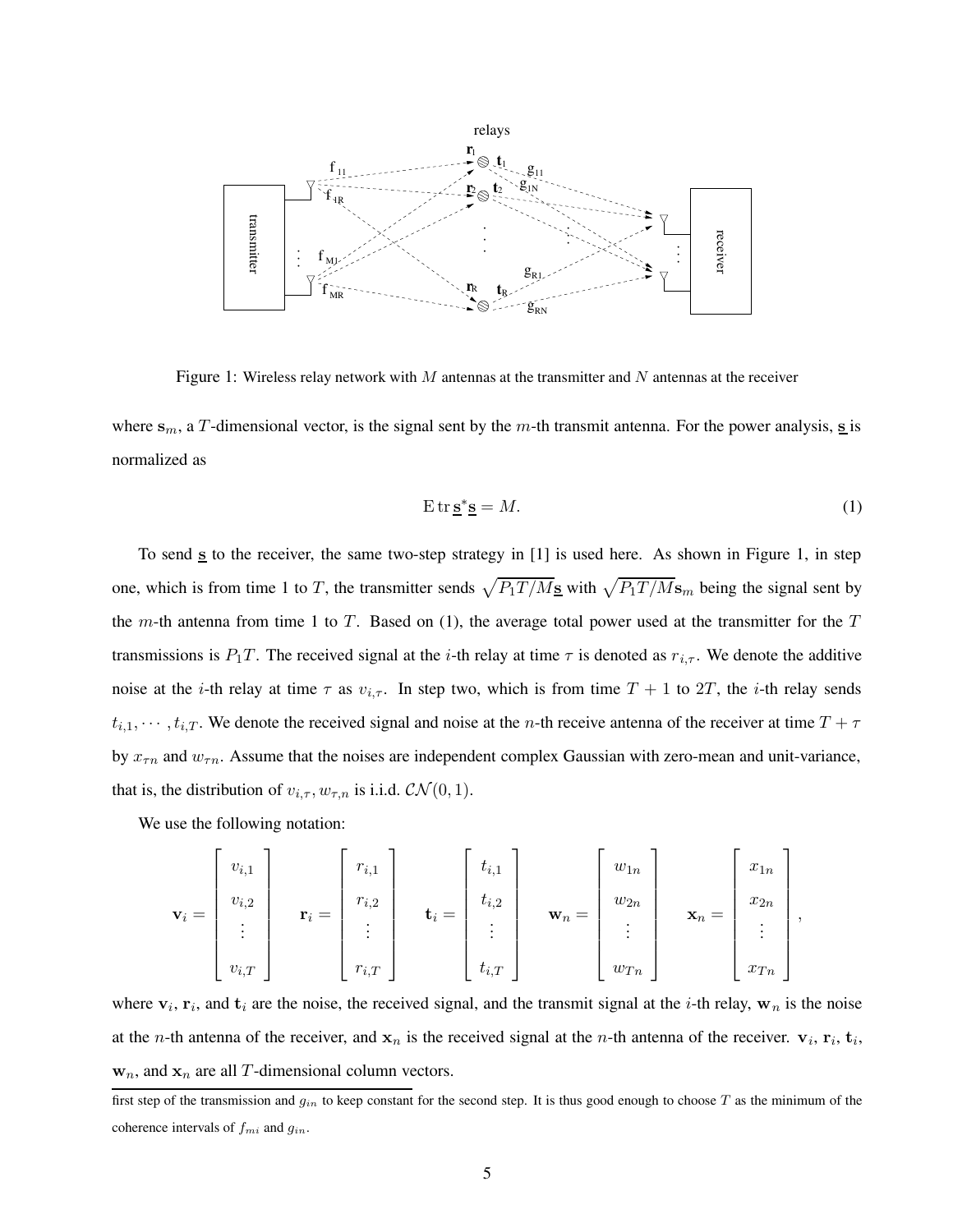Since  $f_{mi}$  and  $g_{in}$  keep constant for T transmissions, clearly

$$
\mathbf{r}_{i} = \sqrt{P_{1}T/M} \sum_{m=1}^{M} f_{mi} \mathbf{s}_{m} + \mathbf{v}_{i} = \sqrt{P_{1}T/M} \mathbf{\underline{s}} \mathbf{f}_{i} + \mathbf{v}_{i}
$$
(2)

and

$$
\mathbf{x}_n = \sum_{i=1}^R g_{in} \mathbf{t}_i + \mathbf{w}_n
$$
 (3)

where we have defined  $\mathbf{f}_i = \begin{bmatrix} f_{1i} & f_{2i} & \cdots & f_{Mi} \end{bmatrix}^t$ .

## **2.2 Distributed Space-Time Coding**

We want the relays in the network cooperate in a way such that their antennas work as transmit/receive antennas of the same user to obtain diversity. There are two main differences between the wireless network in Figure 1 and a point-to-point multiple-antenna communication system analyzed in [5, 13]. The first is that in a multiple-antenna system, antennas of the transmitter can cooperate fully while in the network, the relays do not communicate with each other and can only cooperate in a distributive fashion. The other difference is that in a wireless network, every relay just has a noisy version of the transmit signal s.

Therefore, a crucial issue is how should every relay help the transmission, or more specifically, how should the *i*-th relay design its transmit signal  $t_i$  based on its received signal  $r_i$ . One of the most widely used strategies is called decode-and-forward, (see, e.g.,  $[6, 8]$ ), in which the *i*-th relay fully decodes its received signal, and then encodes the information again and transmits the newly encoded signal. If the transmission rate is sufficiently low so that all the R relays are able to successfully decode, the system can act as a multiple-antenna system with R transmit antennas and N receive antennas. Therefore the communication from the relays to the receiver can achieve a diversity of  $NR$ . However, if some nodes decode incorrectly, they will forward incorrect information to the receiver, which can significantly harm the decoding at the receiver. Therefore, to use decode-and-forward and obtain the maximum diversity  $NR$  requires that the transmission rate is low enough so that all the relays can decode correctly. Thus, the decode-and-forward requires a substantial reduction of rate, especially for large R, and so we will therefore not consider it here. There are other disadvantages of decode-and-forward. Because of the decoding complexity, it causes both extra time delay and energy consumption.

In this paper, we will use the cooperative strategy called distributed space-time coding proposed in [1]. Thus, design the transmit signal at relay  $i$  as

$$
\mathbf{t}_i = \sqrt{\frac{P_2}{P_1 + 1}} A_i \mathbf{r}_i,\tag{4}
$$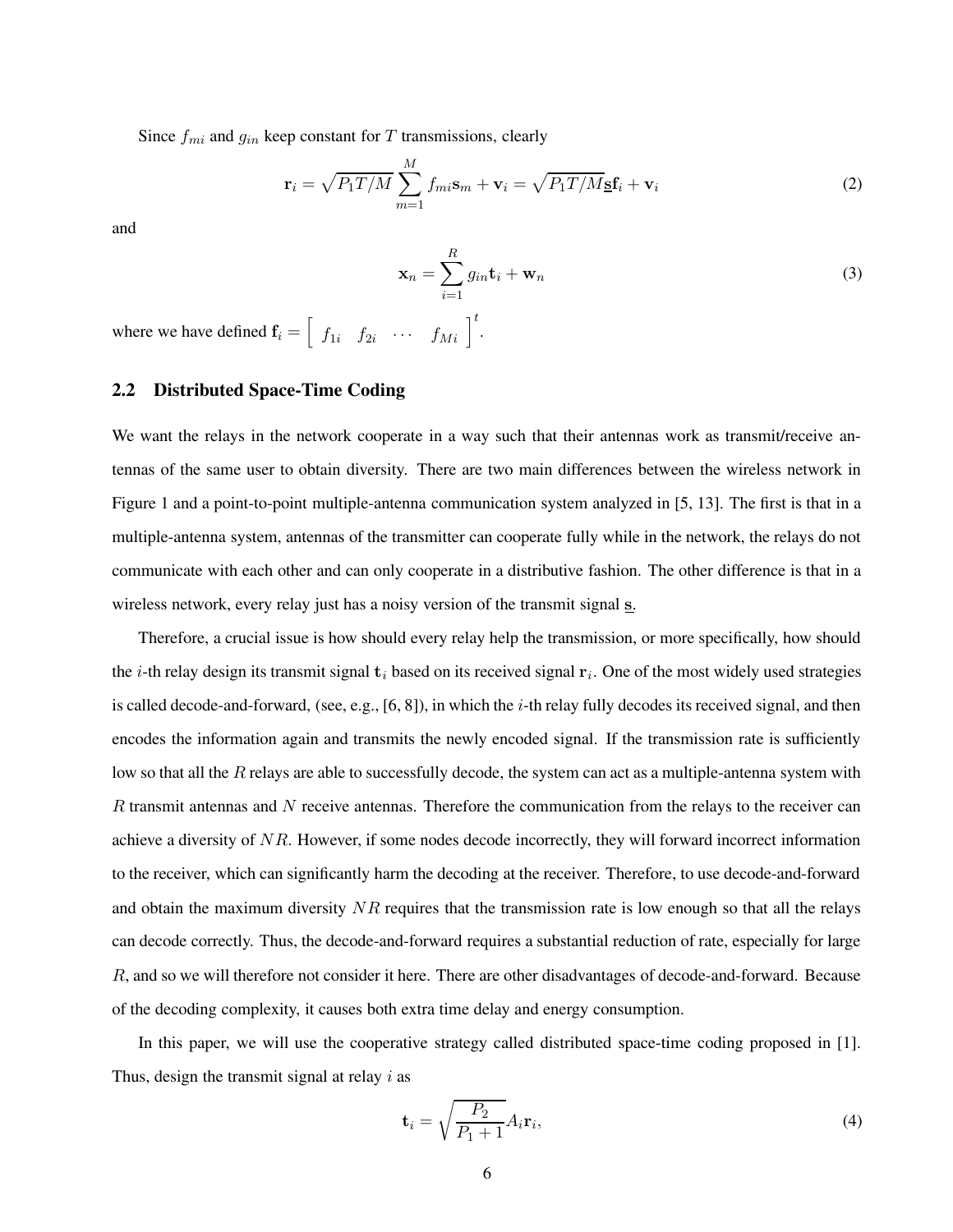a linear function of its received signal.<sup>8</sup>  $A_i$  is a  $T \times T$  unitary matrix. As in [1], while within the framework of linear dispersion codes  $A_i$  can be arbitrary, to have a protocol that is equitable among different users and among different time instants we set  $A_i$  to be unitary. This simplifies the analysis of the PEP considerably, as will be seen in the following section.

Because E tr  $ss^* = M$ ,  $f_{mr}$ ,  $v_{r,j}$  are  $\mathcal{CN}(0,1)$ , and  $f_{mr}$ ,  $s$ ,  $v_{r,j}$  are independent, the average received power at relay i can be calculated to be

$$
\mathbf{E}\,\mathbf{r}_i^*\mathbf{r}_i = \mathbf{E}\,(\sqrt{P_1T/M}\mathbf{s}\mathbf{f}_i + \mathbf{v}_i)^*(\sqrt{P_1T/M}\mathbf{s}\mathbf{f}_i + \mathbf{v}_i) = (P_1 + 1)T.
$$

Therefore, the average transmit power at relay  $i$  is

$$
\mathbf{E}\,\mathbf{t}_i^*\mathbf{t}_i = \frac{P_2}{P_1+1}\mathbf{E}\,(A_i\mathbf{r}_i)^*(A_i\mathbf{r}_i) = \frac{P_2}{P_1+1}\mathbf{E}\,\mathbf{r}_i^*\mathbf{r}_i = P_2T,
$$

which explains our normalization in (4):  $P_2$  is the average transmit power for one transmission at every relay.

Let us now focus on the received signal. Clearly from (2) and (3),

$$
\mathbf{x}_n = \sqrt{\frac{P_1 P_2 T}{(P_1 + 1)M}} \begin{bmatrix} A_{1\mathbf{S}} & A_{2\mathbf{S}} & \cdots & A_{R\mathbf{S}} \end{bmatrix} \begin{bmatrix} \mathbf{f}_{1} g_{1n} \\ \mathbf{f}_{2} g_{2n} \\ \vdots \\ \mathbf{f}_{R} g_{Rn} \end{bmatrix} + \sqrt{\frac{P_2}{P_1 + 1}} \sum_{i=1}^{R} g_{in} A_i \mathbf{v}_i + \mathbf{w}.
$$

By defining

$$
X = \begin{bmatrix} \mathbf{x}_1 & \mathbf{x}_2 & \cdots & \mathbf{x}_N \end{bmatrix}, S = \begin{bmatrix} A_{1\mathbf{S}} & A_{2\mathbf{S}} & \cdots & A_{R\mathbf{S}} \end{bmatrix},
$$
  

$$
\mathbf{g}_i = \begin{bmatrix} g_{i1} & g_{i2} & \cdots & g_{iN} \end{bmatrix}, H = \begin{bmatrix} \mathbf{f}_1 \mathbf{g}_1 \\ \mathbf{f}_2 \mathbf{g}_2 \\ \vdots \\ \mathbf{f}_R \mathbf{g}_R \end{bmatrix},
$$
 (5)

and

$$
W = \left[ \sqrt{\frac{P_2}{P_1 + 1}} \sum_{i=1}^{R} g_{i1} A_i \mathbf{v}_i + \mathbf{w}_1 \cdots \sqrt{\frac{P_2}{P_1 + 1}} \sum_{i=1}^{R} g_{iN} A_i \mathbf{v}_i + \mathbf{w}_N \right],
$$
(6)

<sup>&</sup>lt;sup>8</sup>In general, the transmit signal at the relays can be designed as any function of their received signals. Although only linear functions are used here, we conjecture that the diversity result cannot be improved using other more complicated designs. Also, more complicated designs make the noise analysis intractable.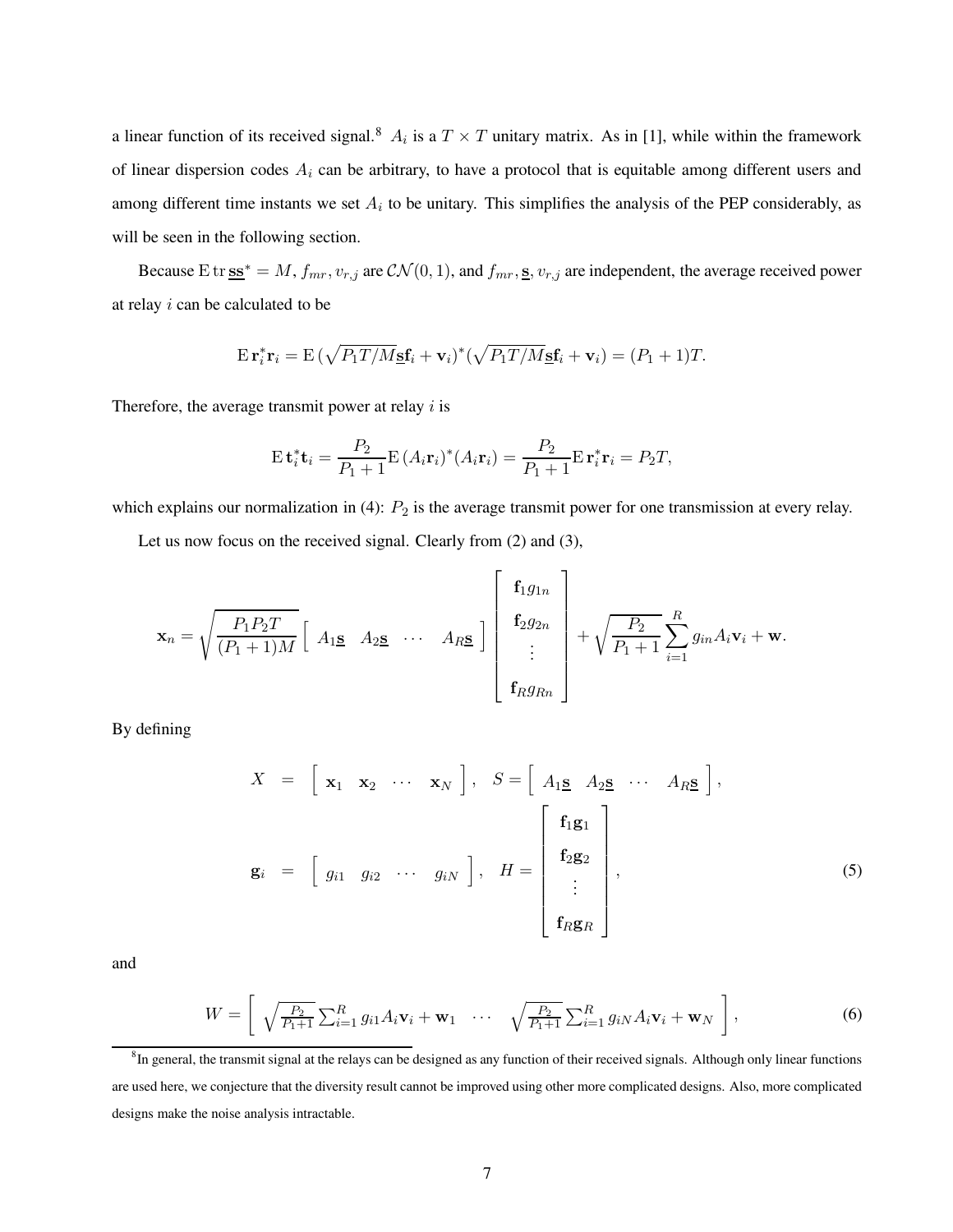the system equation can be written as

$$
X = \sqrt{\frac{P_1 P_2 T}{M (P_1 + 1)}} SH + W.
$$
\n(7)

Let us examine the dimension of each matrix. The received signal matrix X is  $T \times N$ . S which is actually a linear space-time code is  $T \times MR$  since the  $A_i$  are  $T \times T$ ,  $\underline{s}$  is  $T \times M$ , and there are R of them.  $f_i$  is  $M \times 1$  and  $g_i$  is  $1 \times N$ . Therefore, the equivalent channel matrix H is  $RM \times N$ . W which is the equivalent noise matrix is  $T \times N$ . As in [1], S works like the space-time code in a multiple-antenna system. It is called the distributed space-time code since it has been generated distributively by the relays without having access to the transmit signal. The power constraint on  $S$  is:

$$
\operatorname{E} \operatorname{tr} S^* S = \operatorname{E} \sum_{i=1}^R \operatorname{tr} \underline{\mathbf{s}}^* A_i^* A_i \underline{\mathbf{s}} = R \operatorname{E} \operatorname{tr} \underline{\mathbf{s}}^* \underline{\mathbf{s}} = R M.
$$

Therefore, the code has the same normalization as a  $T \times MR$  unitary matrix.

# **3 Pairwise Error Probability**

To analyze the PEP, we have to determine the *maximum-likelihood (ML)* decoding rule. This requires the conditional *probability density function (PDF)*  $P(X|\mathbf{s}_k)$ , where  $\mathbf{s}_k \in \mathcal{S}$  and  $\mathcal{S}$  is the set of all possible transmit signal matrices.

**Theorem 1.** *Given that*  $\underline{\mathbf{s}}_k$  *is transmitted, define* 

$$
S_k = \left[ \begin{array}{cccc} A_1 \mathbf{s}_k & A_2 \mathbf{s}_k & \cdots & A_R \mathbf{s}_k \end{array} \right].
$$

*Then* conditioned on  $\underline{\mathbf{s}}_k$ , the rows of X are independently Gaussian distributed with the same variance  $I_N$  +  $\frac{P_2}{P_1+1}GG^*$ , where

$$
G = \left[ \begin{array}{cccc} g_{11} & \cdots & g_{R1} \\ \vdots & \ddots & \vdots \\ g_{1N} & \cdots & g_{RN} \end{array} \right].
$$

*The t-th row of* X *has mean*  $\sqrt{\frac{P_1P_2T}{M(P_1+1)}}[S_k]_tH$  *with*  $[S_k]_t$  *the t-th row of*  $S_k$ *. In other words,* 

$$
P\left(X|\mathbf{s}_k\right) = \frac{1}{\pi^{NT} \det^T \left(I_N + \frac{P_2}{P_1 + 1} GG^*\right)} e^{-\text{tr}\left(X - \sqrt{\frac{P_1 P_2 T}{M(P_1 + 1)}} S_k H\right) \left(I_N + \frac{P_2}{P_1 + 1} GG^*\right)^{-1} \left(X - \sqrt{\frac{P_1 P_2 T}{M(P_1 + 1)}} S_k H\right)^*}.
$$
 (8)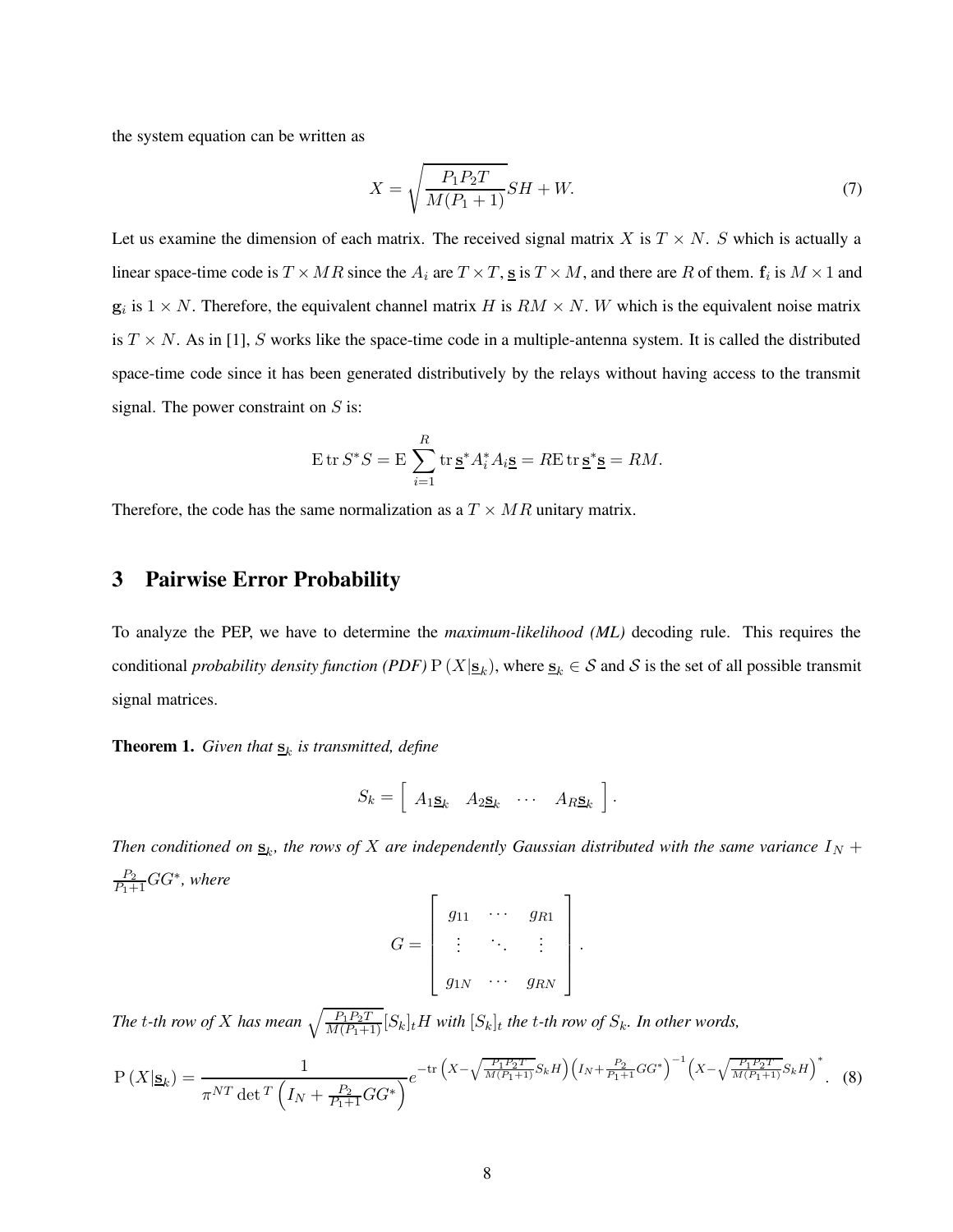**Proof:** See Appendix A.

In view of the above theorem, we should emphasize that for a wireless relay network with multiple antennas at the receiver, the columns of  $X$  are not independent although the rows of  $X$  are. (The covariance matrix of each row  $I_N + \frac{P_2}{P_1+1}GG^*$  is not diagonal in general.) That is, the received signals at different *antennas* are not independent, whereas the received signals at different *times* are. This is the main reason that the PEP analysis in the new model is much more difficult than that of the network in [1], where  $X$  had only a single column.

With  $P(X|\mathbf{s}_i)$  in hand, we can obtain the ML decoding and thereby analyze the PEP. The result follows.

**Theorem 2** (ML decoding and the PEP Chernoff bound). *Define*  $R_W = I_N + \frac{P_2}{P_1+1}GG^*$ . *The ML decoding of the relay network is*

$$
\arg\min_{\mathbf{S}_k} \text{tr}\left(X - \sqrt{\frac{P_1 P_2 T}{M (P_1 + 1)}} S_k H\right) R_W^{-1} \left(X - \sqrt{\frac{P_1 P_2 T}{M (P_1 + 1)}} S_k H\right)^*.
$$
\n(9)

With this decoding, the PEP of mistaking  $s_k$  by  $s_l$ , averaged over the channel realization, has the following *upper bound:*

$$
P\left(\underline{\mathbf{s}}_k \to \underline{\mathbf{s}}_l\right) \leq \underset{f_{mi}, g_{in}}{\mathbb{E}} e^{-\frac{P_1 P_2 T}{4M(1+P_1)} tr\left(S_k - S_l\right)^*(S_k - S_l) H R_W^{-1} H^*}. \tag{10}
$$

**Proof:** See Appendix B.

## **4 Power Allocation**

The main purpose of this work is to analyze how the PEP decays with transmit power or with the receive SNR at the high SNR regime. The total power used in the whole network is  $P = P_1 + RP_2$ . Therefore, one natural question is how to allocate power between the transmitter and the relays if  $P$  is fixed. In this section, we find the optimum power allocation such that the PEP is minimized. Because of the expectations over  $f_{mi}$  and  $g_{in}$ , and also the dependency of  $R_W$  on  $g_{in}$ , the exact minimization of formula (10) is very difficult. Therefore, similar to the argument in [1], we recourse to an asymptotic argument for  $R \to \infty$ .

Notice that the  $(i, j)$ -th entry of  $\frac{1}{R}GG^*$  is  $\frac{1}{R}\sum_{r=1}^R g_{ri}\bar{g}_{rj}$ . When  $R \to \infty$ , according to the law of large numbers, the off-diagonal entries of  $\frac{1}{R}GG^*$  goes to zero while the diagonal entries approach 1 with probability 1 since  $\sum_{r=1}^{R} |g|_{ri}^2$  has a gamma distribution with both mean and variance R. Therefore, it is reasonable to assume  $\frac{1}{R}GG^* \approx I_N$  for large R, which is the same as  $R_W \approx \left(1 + \frac{P_2 R}{P_1 + 1}\right) I_N$ .

 $\Box$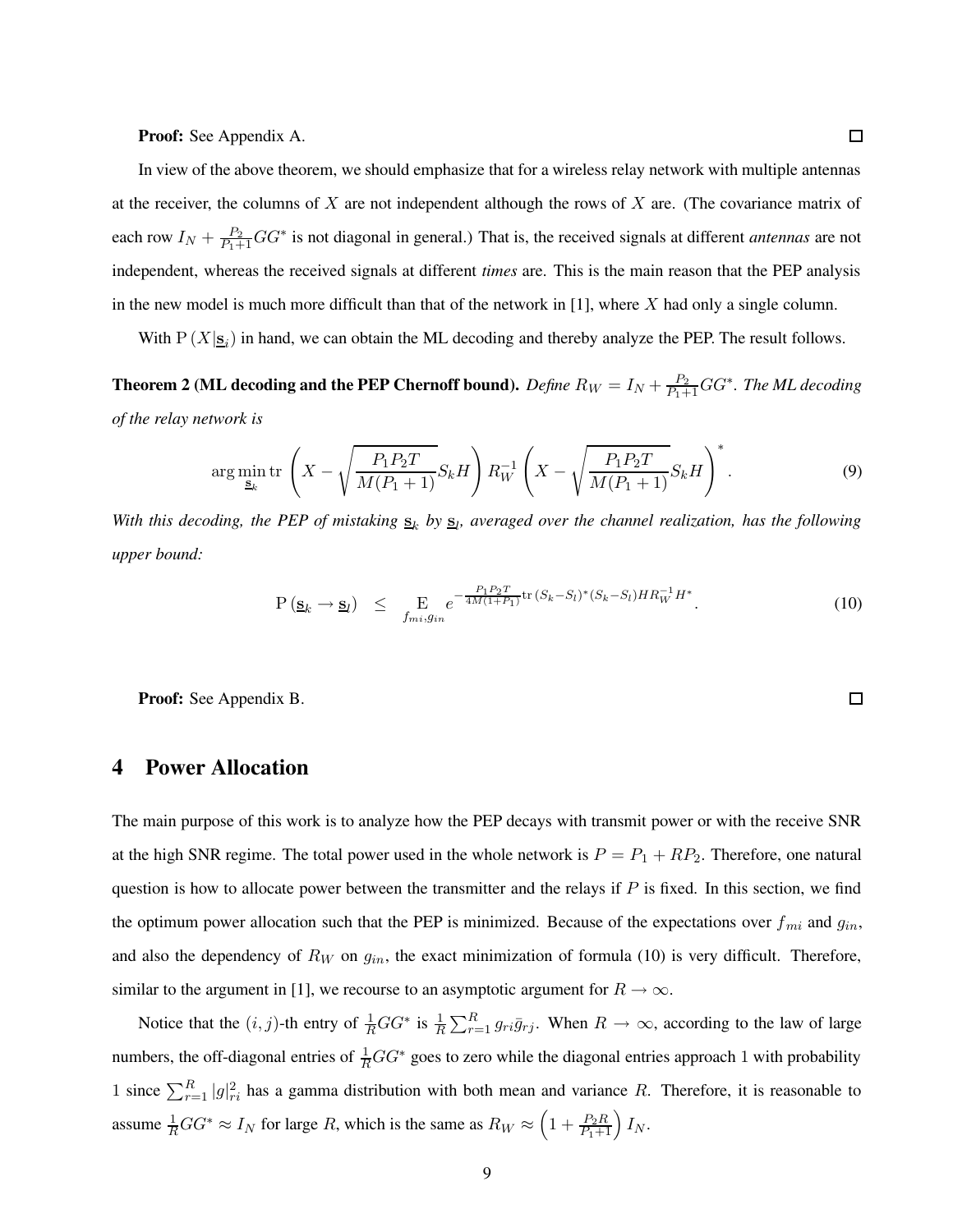Therefore, from (10),

$$
P\left(\underline{\mathbf{s}}_k\to \underline{\mathbf{s}}_l\right)\lesssim \underset{f_{mi},g_{in}}{\mathrm{E}}e^{-\frac{P_1P_2T}{4M(1+P_1+RP_2)}}\mathrm{tr}\left(S_k-S_l\right)^*(S_k-S_l)HH^*.
$$

Since  $S_k$ ,  $S_l$ , and H are independent of  $P_1$  and  $P_2$ , minimizing the PEP is now equivalent to maximizing  $P_1P_2T$  $\frac{P_1P_2T}{4M(1+P_1+RP_2)}$ . This is exactly the same power allocation problem that appeared in [1]. Therefore, with the same argument, we can conclude that the optimum solution is to set

$$
P_1 = \frac{P}{2}
$$
 and  $P_2 = \frac{P}{2R}$ . (11)

That is, the optimum power allocation is such that the transmitter uses half the total power and the relays share the other half. When the number of relay nodes are large, which is the case for many sensor networks, every relay spends only a very small amount of power to help the transmitter.

Note that as discussed in Section 2.1, for the general network where the *i*-th relay has  $R_i$  antennas, the antennas are treated as  $R_i$  different relays in Figure 1. Therefore, it is easy to see that for this multiple-antennarelay-node case, the optimum power allocation is such that the transmitter used half the total power as before, but every relay uses power that is proportional to its number of antennas. That is  $P_1 = \frac{P}{2}$  $\frac{P}{2}$  and the power used at the *i*-th relay is  $\frac{R_i P}{2 \sum_{j=1}^{R} R_j}$ .

With this power allocation, at high  $P$ ,  $\frac{P_1 P_2 T}{4M(1+P_1+RP_2)} \approx \frac{PT}{16M}$  $\frac{PT}{16MR}$ . Therefore, the PEP satisfies

$$
P\left(\underline{\mathbf{s}}_k \to \underline{\mathbf{s}}_l\right) \lesssim \underset{f_{mi}, g_{in}}{\mathrm{E}} e^{-\frac{PT}{16MR} \text{tr}\left(S_k - S_l\right)^*(S_k - S_l)HH^*}. \tag{12}
$$

It is easy to see that the expected receive SNR of the system is  $\frac{P_1P_2T}{4(1+P_1+RP_2)}$ . Therefore, this optimal power allocation also maximizes the expected receive SNR. We should emphasis that this result is only valid for the wireless relay network described in Section 2, in which all channels are assumed to be i.i.d. Rayleigh fading. It may not be optimal if these assumptions are not met.

# **5 Diversity Analysis for**  $R \to \infty$

#### **5.1 Basic Results**

As mentioned earlier, to obtain the diversity, we have to compute the expectations over  $f_{mi}$  and  $g_{in}$  in (12). We shall do this rigorously in Section 6. However, since the calculation is detailed and gives little insight, in this section, we give a simple asymptotic derivation for the case where the number of relay nodes approaches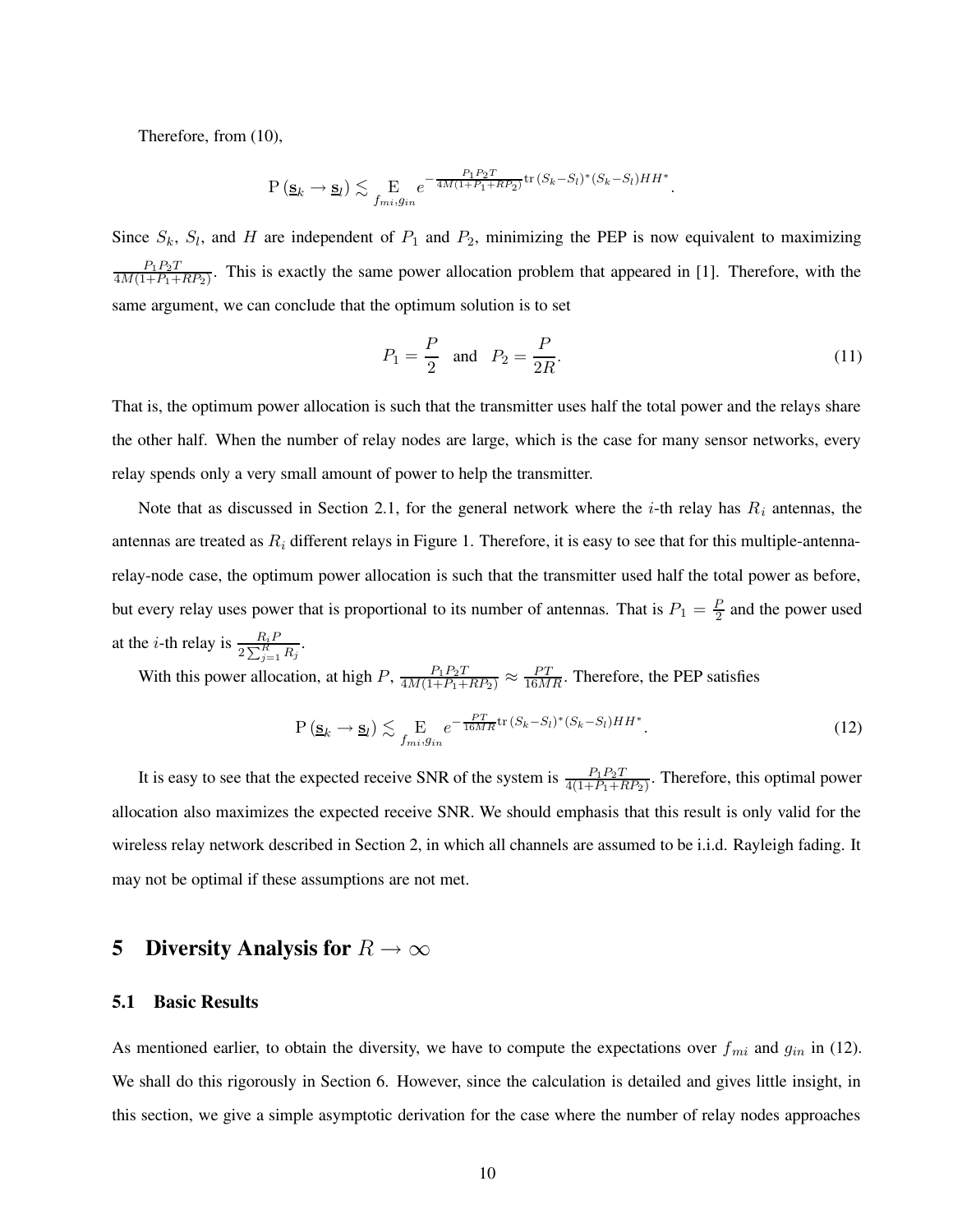infinity, that is  $R \to \infty$ . As discussed in the previous section, when R is large, we can make the approximation  $R_W \approx \left(1+\frac{P_2R}{P_1+1}\right)I_N$  and then obtain formula (12). Denote the *n*-th column of H as  $\mathbf{h}_n$ . From (5),  $\mathbf{h}_n = \mathcal{G}_n\mathbf{f}$ , where we have defined  $\mathcal{G}_n = \text{diag}\{g_{1n}I_M, \dots, g_{Rn}I_M\}$  and  $\mathbf{f} = \begin{bmatrix} \mathbf{f}_1 & \dots & \mathbf{f}_R \end{bmatrix}^t$ . Therefore, from (12),

$$
P\left(\underline{\mathbf{s}}_k \to \underline{\mathbf{s}}_l\right) \lesssim \underset{f_{mi}, g_{in}}{\mathrm{E}} e^{-\frac{PT}{16MR} \text{tr } H^*(S_k - S_l)^*(S_k - S_l)H}
$$
\n
$$
= \underset{f_{mi}, g_{in}}{\mathrm{E}} e^{-\frac{PT}{16MR} \sum_{n=1}^N \mathbf{h}_n^*(S_k - S_l)^*(S_k - S_l) \mathbf{h}_n}
$$
\n
$$
= \underset{f_{mi}, g_{in}}{\mathrm{E}} e^{-\frac{PT}{16MR} \mathbf{f}^* \left[\sum_{n=1}^N \mathcal{G}_n^*(S_k - S_l)^*(S_k - S_l) \mathcal{G}_n\right] \mathbf{f}}.
$$

Since f is white Gaussian with mean zero and variance  $I_{RM}$ ,

$$
\mathcal{P}\left(\underline{\mathbf{s}}_k \to \underline{\mathbf{s}}_l\right) \lesssim \underset{g_{in}}{\mathcal{E}} \det^{-1} \left[ I_{RM} + \frac{PT}{16MR} \sum_{n=1}^N \mathcal{G}_n^*(S_k - S_l)^*(S_k - S_l) \mathcal{G}_n \right]. \tag{13}
$$

Similar to the multiple-antenna case [5, 13] and the case of wireless relay networks with single-antenna nodes [1], the "full diversity" condition can be obtained from (13). It is easy to see that if  $S_k - S_l$  drops rank, the exponent of  $P$  in the right side of (13) increases. That is, the diversity of the system decreases. Therefore, at high transmit power, the Chernoff bound is minimized, which is equivalent to saying that the diversity is maximized, when  $S_k - S_l$  is full-rank, or equivalently,  $\det(S_k - S_l)^*(S_k - S_l) \neq 0$  for all  $S_k \neq S_l \in S$ . Since the distributed space-time code  $S_k$  and  $S_l$  are  $T \times MR$ , there is no point in having MR larger than the coherence interval T. Thus, in the following, we will always assume  $T \ge MR$ .

Assume that the code is fully-diverse. From (13), roughly speaking, the larger the positive matrix ( $S_k$  –  $S_l$ <sup>\*</sup>( $S_k - S_l$ ), the smaller the upper bound. This improvement in the PEP because of the code design is called coding gain. Since the focus of this paper is on the diversity provided by the independent transmission routes from the antennas of the transmitter to the antennas of the receiver via the relays, the coding gain design, or the code optimization, is not an issue. Denote the minimum singular value of  $(S_k - S_l)^*(S_k - S_l)$  by  $\sigma_{\min}^2$ . From the full diversity of the code,  $\sigma_{\min}^2 > 0$ . Therefore, the right side of (13) can be further upper bounded as:

$$
P(\underline{\mathbf{s}}_k \to \underline{\mathbf{s}}_l) \leq E_{g_{in}} \det^{-1} \left[ I_{RM} + \frac{PT \sigma_{\min}^2}{16MR} \sum_{n=1}^N \mathcal{G}_n^* \mathcal{G}_n \right]
$$
  
= 
$$
E_{g_{in}} \prod_{i=1}^R \left( 1 + \frac{PT \sigma_{\min}^2}{16MR} \sum_{n=1}^N |g_{in}|^2 \right)^{-M}.
$$

Define  $g_i = \sum_{n=1}^{N} |g_{in}|^2$ . Since  $g_{in}$  are i.i.d.  $CN(0, 1)$ ,  $g_i$  are i.i.d. gamma distributed with PDF  $p(g_i)$  =  $\frac{1}{(N-1)!} g_i^{N-1} e^{-g_i}$ . Therefore,

$$
P\left(\underline{\mathbf{s}}_k \to \underline{\mathbf{s}}_l\right) \leq \frac{1}{(N-1)!^R} \left[ \int_0^\infty \left(1 + \frac{PT\sigma_{\min}^2}{16MR}x\right)^{-M} x^{N-1} e^{-x} dx \right]^R
$$

.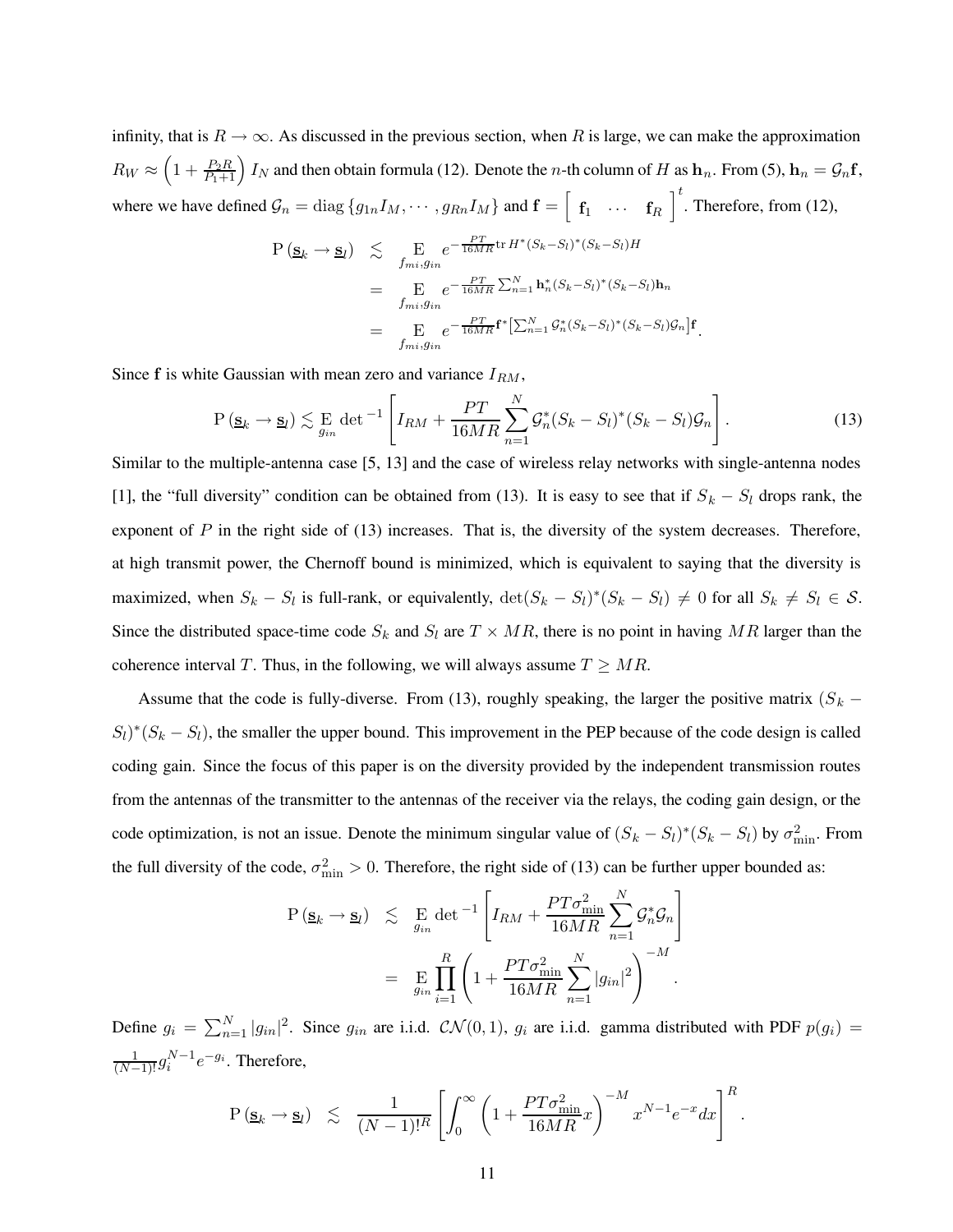By defining  $y = 1 + \frac{PT\sigma_{\min}^2}{16MR}x$ , which is equivalent to  $x = (y - 1) \frac{16MR}{PT\sigma_{\min}^2}$ , and changing the variable in the integral from  $x$  to  $y$ , we have

$$
\mathbf{P}\left(\underline{\mathbf{s}}_k \to \underline{\mathbf{s}}_l\right) \lesssim \frac{1}{(N-1)!^R} \left(\frac{16MR}{PT\sigma_{\min}^2}\right)^{NR} e^{\frac{16MR^2}{PT\sigma_{\min}^2}} \left[\int_1^\infty \frac{(y-1)^{N-1}}{y^M} e^{-\frac{16MR}{PT\sigma_{\min}^2}y} dy\right]^R.
$$

When the transmit power is high, that is,  $P \gg 1$ , e  $\frac{16MR^2}{PT\sigma_{\min}^2} \approx 1$ . Therefore,

$$
\mathrm{P}\left(\underline{\mathbf{s}}_k\rightarrow \underline{\mathbf{s}}_l\right) \hspace{2mm} \lesssim \hspace{2mm} \frac{1}{(N-1)!^R} \left(\frac{16MR}{PT\sigma_{\min}^2}\right)^{NR} \left[\sum_{l=0}^{N-1} \left(\begin{array}{c} N-1 \\ l\end{array}\right) \int_{1}^{\infty} y^{l-M} e^{-\frac{16MR}{PT\sigma_{\min}^2}y} dy\right]^R.
$$

The following theorem can be obtained by calculating the integral.

**Theorem 3 (Diversity for**  $R \to \infty$ ). Assume that  $R \to \infty$ ,  $T \ge MR$ , and the distributed space-time code is full diverse. For large total transmit power  $P$ , by looking at only the highest order term of  $P$ , the PEP of *mistaking*  $\underline{\mathbf{s}}_k$  *with*  $\underline{\mathbf{s}}_l$  *has the following upper bound:* 

$$
P\left(\underline{\mathbf{s}}_k \to \underline{\mathbf{s}}_l\right) \lesssim \frac{1}{(N-1)!^R} \left(\frac{16MR}{T\sigma_{min}^2}\right)^{\min\{M,N\}R} \begin{cases} \left(\frac{2^{N-1}}{M-N}\right)^R P^{-NR} & \text{if } M > N\\ \left(\frac{\log^{1/M} P}{P}\right)^{MR} & \text{if } M = N\\ \left(N - M - 1\right)!^R P^{-MR} & \text{if } M < N \end{cases} \tag{14}
$$

*Therefore, the diversity of the wireless relay network is*

$$
d = \begin{cases} \min\{M, N\}R & \text{if } M \neq N \\ MR\left(1 - \frac{1}{M} \frac{\log \log P}{\log P}\right) & \text{if } M = N \end{cases} \tag{15}
$$

 $\Box$ 

**Proof:** See Appendix C.

#### **5.2 Discussion**

With the two-step protocol, it is easy to see that regardless of the cooperative strategy used at the relay nodes, the error probability is determined by the worse of the two transmission stages: the transmission from the transmitter to the relays and the transmission from the relays to the receiver. The PEP of the first stage cannot be better than the PEP of a multiple-antenna system with  $M$  transmit antennas and  $R$  receive antennas, whose optimal diversity is  $MR$ , while the PEP of the second stage can have diversity no larger than  $NR$ . Therefore, when  $M \neq N$ , according to the decay rate of the PEP, distributed space-time coding is optimal. For the case of  $M = N$ , the penalty on the decay rate is just  $R \frac{\log \log P}{\log P}$  $\frac{\text{g} \log P}{\log P}$ , which is negligible when P is high. Therefore,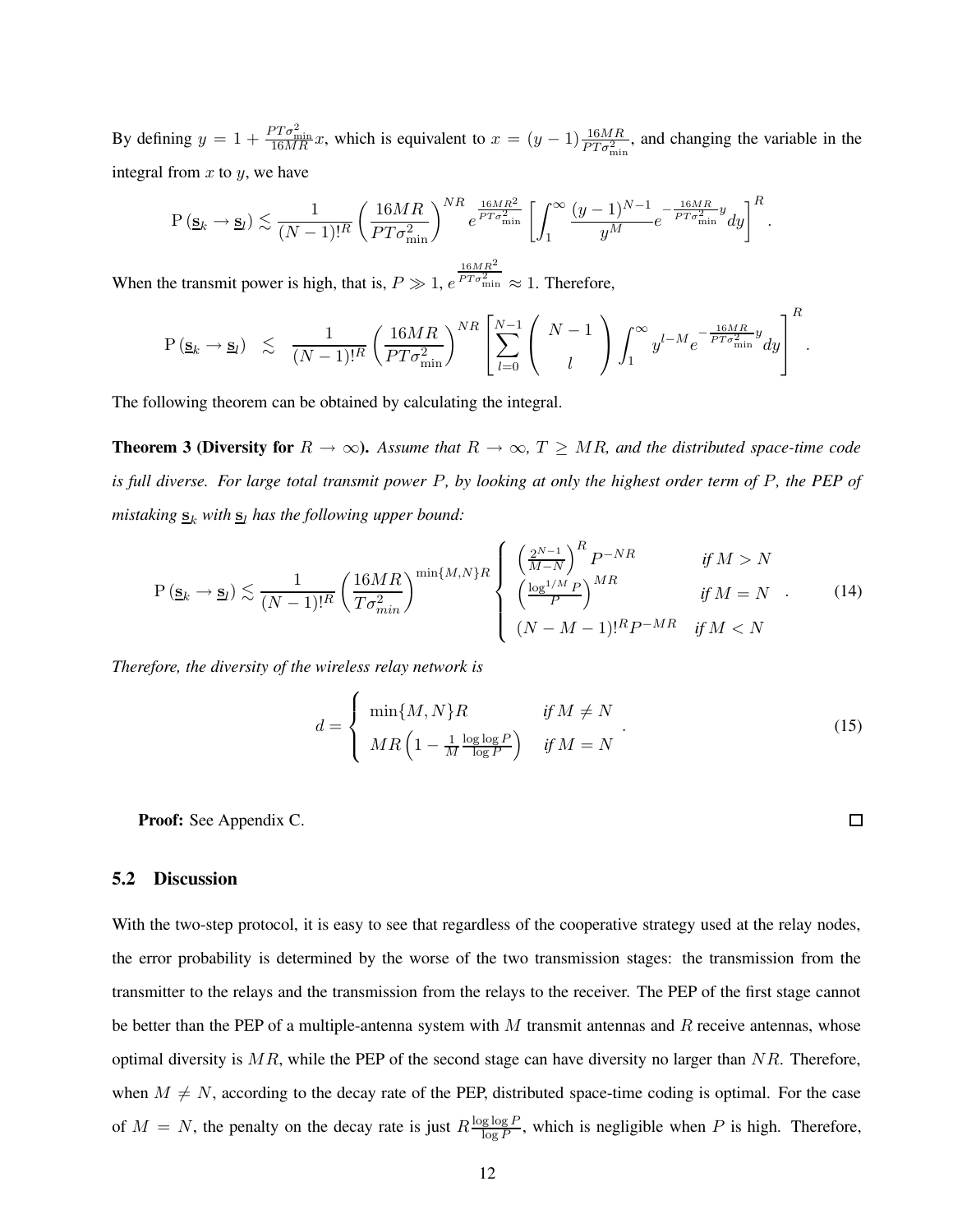distributed space-time coding is better than decode-and-forward since it achieves the optimum diversity gain without the rate constraint needed for decode-and-forward.

If we use the diversity definition in [14], since  $\lim_{P\to\infty} \frac{\log \log P}{\log P} = 0$ , diversity  $\min\{M, N\}R$  can be obtained.

The results in Theorem 3 are obtained by considering only the highest order term of P in the PEP formula. When analyzing the diversity gain, it is not only the highest order term that is important, but also how dominant it is. Therefore, we should analyze the contributions of the second highest order term and also other terms of P compared to that of the highest one. This is equivalent to analyzing how large the total transmit power P should be to have the terms given in (14) to dominate. The following remarks are on this issue. They can be observed from the proof of Theorem 3 in Appendix C.

#### **Remarks:**

- 1. If  $|M N| > 1$ , from (27) and (29), the second highest order term of P in the PEP formula behaves as  $P^{-\min\{M,N\}R+1}$ . The difference between the highest and the second highest order terms of P in the PEP is a P factor. Therefore, the highest order term is dominant when  $P \gg 1$ . In other words, contributions of the second highest order term and other lower order terms are negligible when  $P \gg 1$ .
- 2. If  $M = N$ , from (28), the second highest order term of P in the PEP formula is

$$
\frac{2^{M-1}R}{(M-1)!^R} \left(\frac{16MR}{T\sigma_{\min}^2}\right)^{MR} \frac{\log^{R-1}P}{P^{MR}},
$$

which has one less  $\log P$  compared with the the highest order term. Therefore, the highest order term,  $\frac{1}{(M-1)!^R}$  $(16MR$  $T\sigma_{\min}^2$  $\bigwedge^{MR} \bigwedge \log^{1/M} P$ P  $\big)^{MR}$ , is dominant if and only if  $\log P \gg 1$ , which is a much stronger condition than  $P \gg 1$ . When P is not very large, contributions of the second highest order term and even other lower order terms are not negligible.

3. If  $|M - N| = 1$ , from (26) and (30), the second highest order term of P in the PEP formula behaves as  $P^{-\min\{M,N\}R}\frac{\log P}{P}$ . The difference between the highest and the second highest order terms is a  $\frac{\log P}{P}$ P factor. Therefore, the highest order term given in (14) is dominant if and only if  $P \gg \log P$ . This condition is weaker than the condition  $\log P \gg 1$  in the previous case, however, it is still stronger than the normally used condition  $P \gg 1$ . Thus, although the situation is better than the case of  $M = N$ , still when  $P$  is not large enough, the second highest order term and even other lower order terms in the PEP formula are not negligible.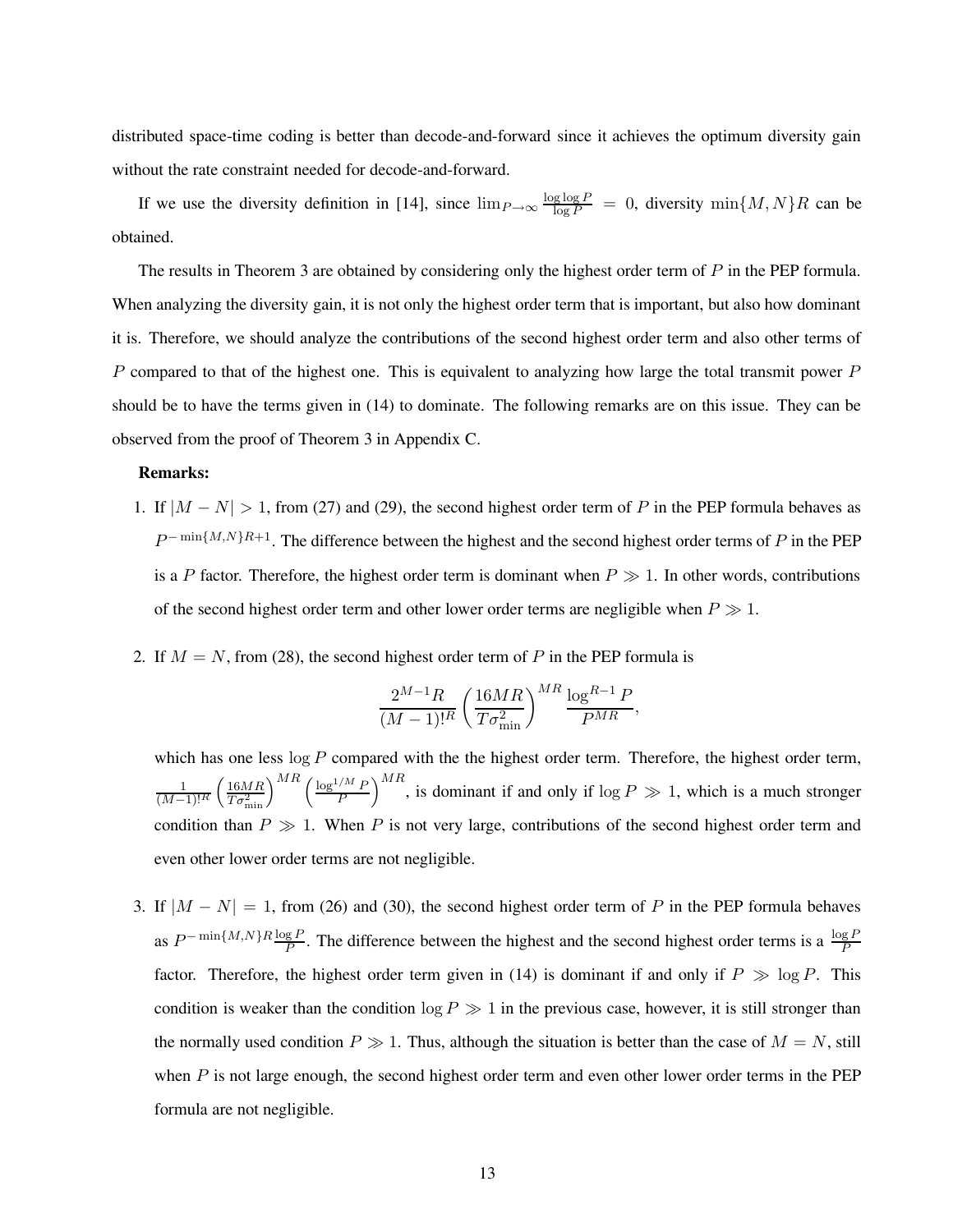## **6 Diversity Analysis for the General Case**

## **6.1 A Simple Derivation**

The diversity analysis in the previous section is based on the assumption that the number of relays is very large. In this section, analysis on the PEP and the diversity results for the general case, networks with any number of relays, are given.

As discussed in Section 3, the main difficulty of the PEP analysis lies in the fact that the noise covariance matrix  $R_W$  is not diagonal. From (10), we can see that one way of upper bounding the PEP is to upper bound  $R_W$ . Since  $R_W = I_N + \frac{P_2}{P_1 + 1} G G^* \ge 0$ ,

$$
R_W \leq (\text{tr } R_W) I_N = \sum_{n=1}^N \left( 1 + \frac{P_2}{P_1 + 1} \sum_{i=1}^R |g_{in}|^2 \right) I_N = \left( N + \frac{P_2}{P_1 + 1} \sum_{n=1}^N \sum_{i=1}^R |g_{in}|^2 \right) I_N.
$$

Therefore, from (10) and using the power allocation given in (11),

$$
\mathbf{P}\left(\underline{\mathbf{s}}_k \rightarrow \underline{\mathbf{s}}_l\right) \lesssim \mathop{\mathbf{E}}_{\text{fmi},\text{gin}} e^{-\frac{PT}{8MNR\left(1 + \frac{1}{NR}\sum_{n=1}^N \sum_{i=1}^R |g_{in}|^2\right)} \text{tr } H^*(S_k - S_l)^*(S_k - S_l)H}
$$

when  $P \gg 1$ . If the space-time code is fully diverse, using similar argument in the previous section,

$$
P\left(\underline{\mathbf{s}}_k \to \underline{\mathbf{s}}_l\right) \lesssim \underset{g_{in}}{\mathrm{E}} \prod_{i=1}^R \left(1 + \frac{PT\sigma_{\min}^2}{8MNR} \frac{g_i}{1 + \frac{1}{NR} \sum_{i=1}^R g_i}\right)^{-M}
$$

where, as before,  $\sigma_{\min}^2$  is the minimum singular value of  $(S_k - S_l)^*(S_k - S_l)$  and  $g_i = \sum_{n=1}^N |g_{in}|^2$ . Calculating this integral, the following theorem can be obtained.

,

**Theorem 4 (Divesity for wireless relay network).** Assume that  $T \ge MR$  and the distributed space-time code is full diverse. For large total transmit power P, by looking at the highest order terms of P, the PEP of *mistaking*  $\underline{\mathbf{s}}_k$  *by*  $\underline{\mathbf{s}}_l$  *satisfies:* 

$$
P\left(\underline{\mathbf{s}}_k \to \underline{\mathbf{s}}_l\right) \lesssim \frac{1}{(N-1)!^R} \left(\frac{8MNR}{T\sigma_{\min}^2}\right)^{\min\{M,N\}R} \begin{cases} \left[\frac{M}{N(M-N)}\right]^R P^{-NR} & \text{if } M > N\\ \left(1 + \frac{1}{N}\right)^R \left(\frac{\log^{1/M} P}{P}\right)^{MR} & \text{if } M = N\\ \left[\frac{1}{N} + (N - M - 1)!\right]^R P^{-MR} & \text{if } M < N \end{cases} \tag{16}
$$

*Therefore, the same diversity as in (15) is obtained.*

#### **Proof:** See Appendix D.

Although the same diversity is obtain as in the  $R \to \infty$  case. There is a factor of N in formula (16), which does not appear in (14). This is because we upper bound  $R_W$  by  $(\text{tr } R_W)I_N$ , whose expectation is N times

 $\Box$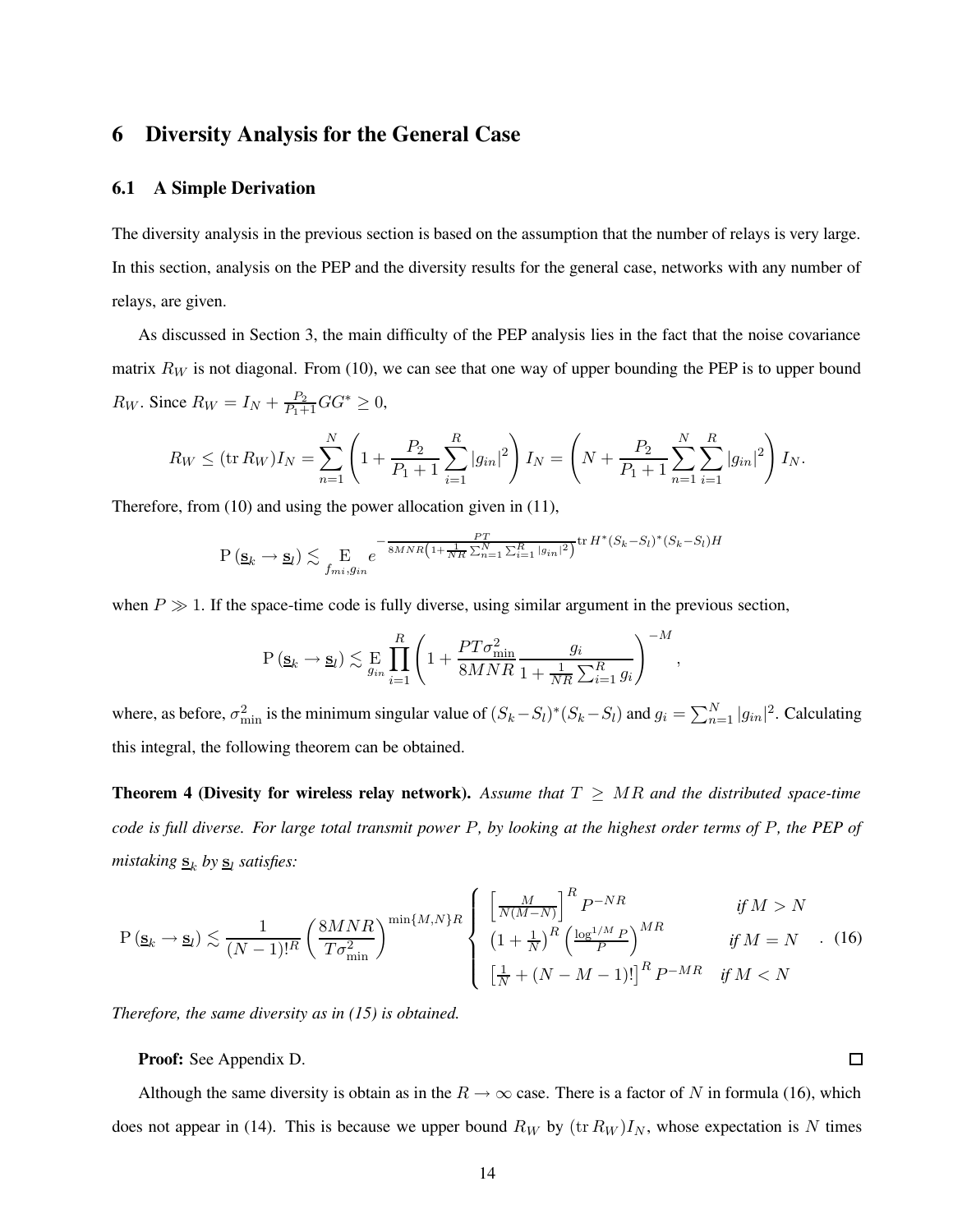the expectation of  $R_W$ , while in the previous section we approximate  $R_W$  by its expectation. This factor of N can be avoided by finding tighter upper bounds of  $R_W$ . In the following subsection, we analyze the maximum eigenvalue of  $R_W$ . Then in the Subsection 6.3, a PEP upper bound using the maximum eigenvalue of  $R_W$  is obtained.

#### **6.2 The Maximum Eigenvalue of Wishart Matrix**

Denote the maximum eigenvalue of  $\frac{1}{R}GG^*$  as  $\lambda_{\max}$ . Since G is a random matrix,  $\lambda_{\max}$  is a random variable. We first analyze the PDF and the *cumulative distribution function (CDF)* of  $\lambda_{\text{max}}$ .

If entries of G are independent Gaussian distributed with mean zero and variance one, or equivalently, both the real and imaginary parts of every entry in G are Gaussian with mean zero and variance  $\frac{1}{2}$ ,  $\frac{1}{R}GG^*$  is known as the Wishart matrix. While there exists explicit formula for the distribution of the minimum eigenvalue of a Wishart matrix, surprisingly we could not find non-asymptotic formula for the maximum eigenvalue. Therefore, we calculate the PDF and CDF of  $\lambda_{\max}$  from the joint distribution of all the eigenvalues of  $\frac{1}{R}GG^*$  in this section. The following theorem has been proved.

**Theorem 5.** G is an  $N \times R$  *matrix* whose entries are *i.i.d.*  $CN(0, 1)$ *.* 

*1. The PDF of the maximum eigenvalue of*  $\frac{1}{R}GG^*$  *is* 

$$
p_{\lambda_{\max}}(\lambda) = \frac{R^{RN} \lambda^{R-N} e^{-R\lambda}}{\prod_{n=1}^{N} \Gamma(R-n+1) \Gamma(n)} \det F,
$$
\n(17)

where F is an  $(N-1)\times(N-1)$  Hankel matrix whose  $(i,j)$ -th entry equals  $f_{ij}=\int_0^\lambda (\lambda-t)^2t^{R-N+i+j-2}e^{-Rt}dt$ .

2. *The CDF of the maximum eigenvalue of*  $\frac{1}{R}GG^*$  *is* 

$$
P\left(\lambda_{\max} \le \lambda\right) = \frac{R^{RN}}{\prod_{n=1}^{N} \Gamma(R - n + 1)\Gamma(n)} \det F',\tag{18}
$$

*where*  $F'$  *is an*  $N \times N$  *Hankel matrix whose*  $(i, j)$ -*th entry equals*  $f_{ij} = \int_0^{\lambda} t^{R-N+i+j-2} e^{-Rt} dt$ .

#### **Proof:** In Appendix E.

A theoretical analysis of the PDF and CDF from (17) and (18) appears quite difficult. To understand  $\lambda_{\text{max}}$ , we plot the two functions in figures 2 and 3 for different  $R$  and  $N$ . Figure 2 shows that the PDF has a peak at a value a bit larger than 1. As R increases, the peak becomes sharper. An increase in  $N$  shifts the peak right. However, the effect is smaller for larger R. From Figure 3, the CDF of  $\lambda_{\text{max}}$  grows rapidly around  $\lambda = 1$  and

 $\Box$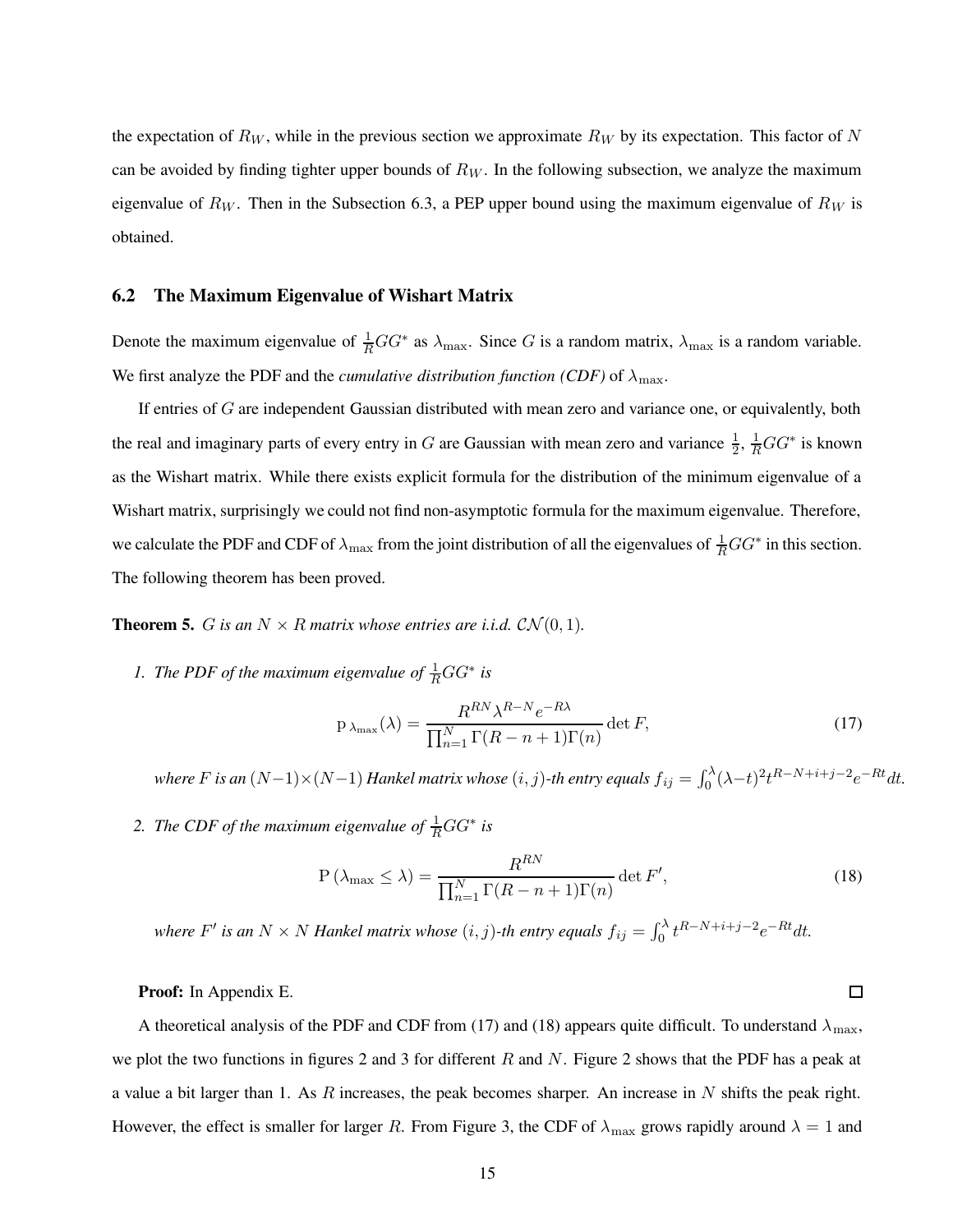



Figure 2: PDF of the maximum eigenvalue of  $\frac{1}{R}GG^*$ .



 $\Box$ 

becomes very close to 1 soon after. The larger R, the faster the CDF grows. Similar to the PDF, an increase in  $N$  results in a right shift of the CDF. However, as  $R$  grows, the effect diminishes. This verifies the validity of the approximation  $GG^* \approx R I_N$  in Section 6 for large R.

In the following corollary, we give an upper bound on the PDF. This result is used to derive the diversity result for general  $R$  in the next subsection.

**Corollary 1.** *The PDF of the maximum eigenvalue of*  $\frac{1}{R}GG^*$  *can be upper bounded as* 

$$
p_{\lambda_{\max}}(\lambda) \le C' \lambda^{RN-1} e^{-R\lambda},\tag{19}
$$

*where*

$$
C' = \frac{2^{N-1}R^{RN}}{\prod_{n=1}^{N} \Gamma(R - n + 1)\Gamma(n) \prod_{n=1}^{N-1} (R - N + 2n - 1)(R - N + 2n)(R - N + 2n + 1)}
$$
(20)

*is a constant that depends only on* R *and* N*.*

**Proof:** From the proof of Theorem 5, F is a positive semidefinite matrix. Therefore  $\det F \leq \prod_{n=1}^{N-1} f_{nn}$ . From (17),  $f_{nn}$  can be upper bounded as

$$
f_{nn} \leq \int_0^{\lambda} (\lambda - t)^2 t^{R - N + 2n - 2} dt = \frac{2}{(R - N + 2n - 1)(R - N + 2n)(R - N + 2n + 1)} \lambda^{R - N + 2n + 1},
$$

we have

$$
\det F' \le \frac{2^{N-1}}{\prod_{n=1}^{N-1} (R - N + 2n - 1)(R - N + 2n)(R - N + 2n + 1)} \lambda^{RN - R + N - 1}.
$$

Thus, (19) is obtained.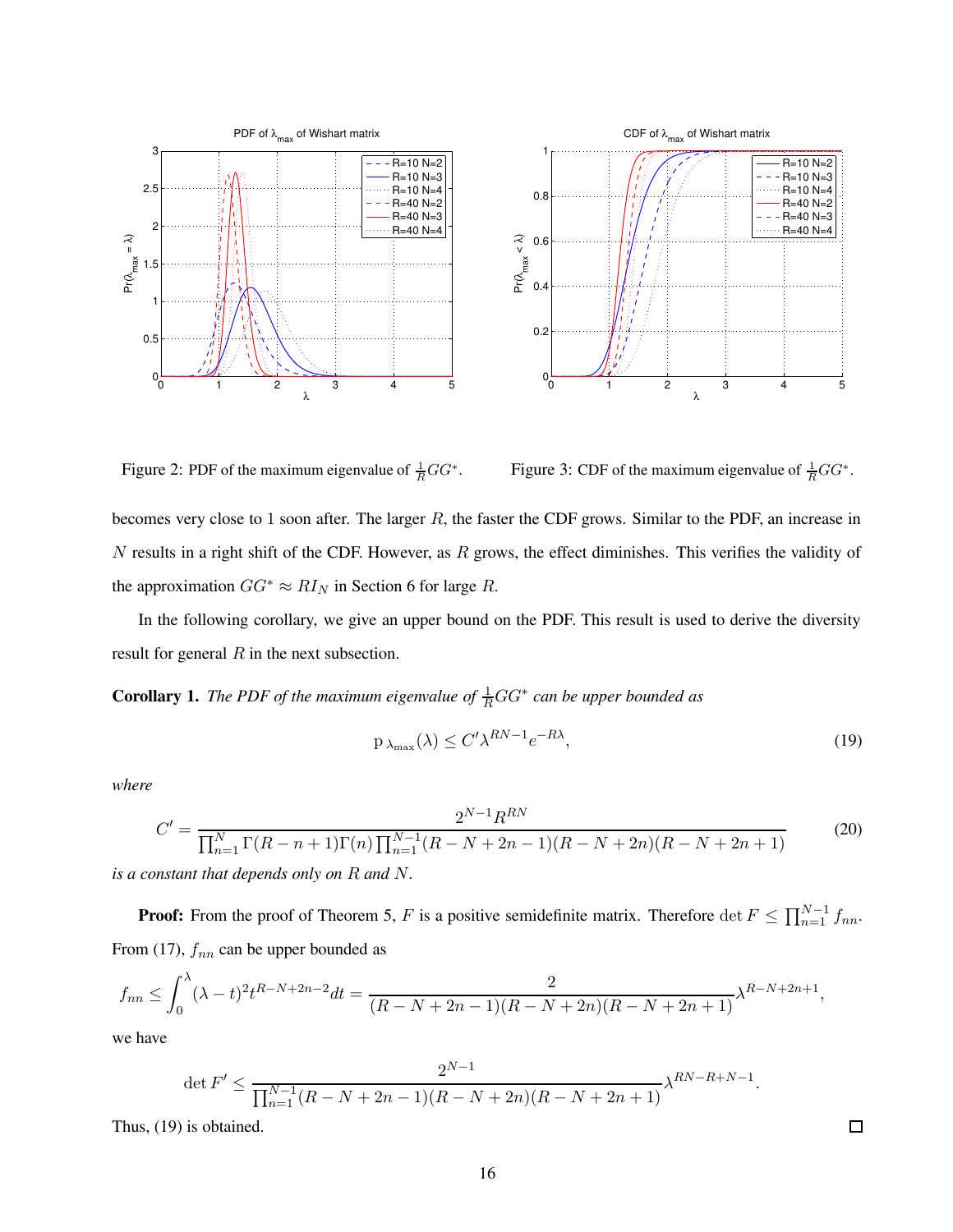#### **6.3 Diversity Results for the General Case**

If the maximum eigenvalue of  $\frac{1}{R}GG^*$  is  $\lambda_{\text{max}}$ , the maximum eigenvalue of  $R_W = I_N + \frac{P_2}{P_1+1}GG^*$  is  $1 +$  $\frac{P_2R}{P_1+1}\lambda_{\max}$ , and therefore  $R_W \leq \left(1 + \frac{P_2R}{P_1+1}\lambda_{\max}\right)I_N$ . From (2) and using the power allocation given in (11), we have

$$
P\left(\underline{\mathbf{s}}_k \to \underline{\mathbf{s}}_l | \lambda_{\max} = c\right) \leq \underset{f_{mr}, g_{rn}}{\mathbb{E}} e^{-\frac{P_1 P_2 T}{4M(1 + P_1 + P_2 R \lambda_{\max})} tr\left(S_k - S_l\right)^* \left(S_k - S_l\right) H H^*}} \leq \underset{f_{mr}, g_{rn}}{\mathbb{E}} e^{-\frac{PT}{8(1 + \lambda_{\max}) M R} tr\left(S_k - S_l\right)^* \left(S_k - S_l\right) H H^*}}.
$$

The only difference of the above formula with formula (12) is that the coefficient in the constant in the denominator of the exponent is  $8(1 + \lambda_{\text{max}})$  now instead of 16. This makes sense since  $c \to 1$  as  $R \to \infty$ . Therefore, using an argument similar to the proof of Theorem 3, at high total transmit power, by looking at the highest order terms of P,

$$
P\left(\underline{\mathbf{s}}_k \to \underline{\mathbf{s}}_l | \lambda_{\max} = c\right) \lesssim \frac{1}{(N-1)!^R} \left[ \frac{8(1+c)MR}{T\sigma_{min}^2} \right]^{\min\{M,N\}R} \left\{ \begin{array}{ll} \left(\frac{2^{N-1}}{M-N}\right)^R P^{-NR} & \text{if } M > N\\ \left(\frac{\log^{1/M} P}{P}\right)^{MR} & \text{if } M = N \end{array} \right. \tag{21}
$$
\n
$$
(N-M-1)!^R P^{-MR} \text{ if } M < N
$$

The following theorem can thus be obtained.

**Theorem 6 (Divesity for wireless relay network).** Assume that  $T \ge MR$  and the distributed space-time code is full diverse. For large total transmit power P, by looking at the highest order terms of P, the PEP of  $m$ *istaking*  $\underline{\mathbf{s}}_k$  *by*  $\underline{\mathbf{s}}_l$  *can be upper bounded as:* 

$$
P\left(\underline{\mathbf{s}}_k \to \underline{\mathbf{s}}_l\right) \lesssim \frac{\hat{C}}{(N-1)!R} \left(\frac{8MR}{T\sigma_{min}^2}\right)^{\min\{M,N\}R} \begin{cases} \left(\frac{2^{N-1}}{M-N}\right)^R P^{-NR} & \text{if } M > N\\ \left(\frac{\log^{1/M} P}{P}\right)^{MR} & \text{if } M = N\\ \left(N - M - 1\right)!R P^{-MR} & \text{if } M < N \end{cases}
$$
 (22)

*where*

$$
\hat{C} = C' \sum_{i=0}^{\min\{M,N\}R} \left( \min\{M,N\}R \atop i \right) \frac{(\min\{M,N\}R + i - 1)!}{R^{\min\{M,N\}R + i - 1}}.
$$

*Therefore, the same diversity as in (15) is obtained.*

**Proof:**

$$
P(\underline{\mathbf{s}}_k \to \underline{\mathbf{s}}_l) = \int_0^\infty P(\underline{\mathbf{s}}_k \to \underline{\mathbf{s}}_l | \lambda_{\max} = c) p_{\lambda_{\max}}(c) dc \le \int_0^\infty C' c^{RN-1} e^{-Rc} P(\underline{\mathbf{s}}_k \to \underline{\mathbf{s}}_l | \lambda_{\max} = c) dc
$$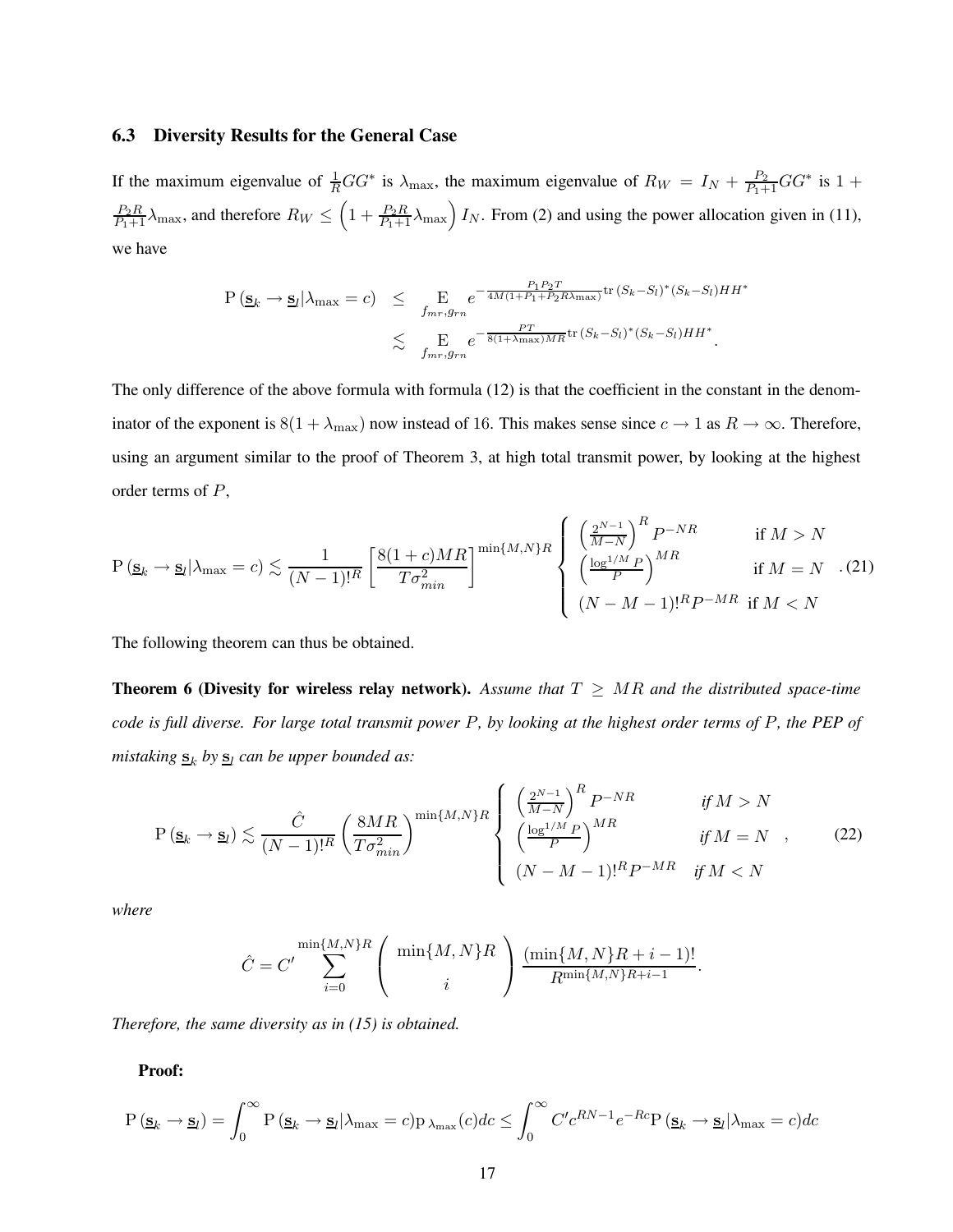using (19) in Corollary 1. From (21),

$$
P\left(\underline{\mathbf{s}}_i \rightarrow \underline{\mathbf{s}}_i\right) \leq \frac{C'}{(N-1)!^R} \left(\frac{8MR}{T\sigma_{min}^2}\right)^{\min\{M,N\}R} \int_0^\infty c^{RN-1} e^{-Rc} (1+c)^{\min\{M,N\}R} dc
$$
\n
$$
\begin{cases}\n\left(\frac{2^{N-1}}{M-N}\right)^R P^{-NR} & \text{if } M > N \\
\left(\frac{\log P}{P^M}\right)^R & \text{if } M = N \\
(N-M-1)!^R P^{-MR} & \text{if } M < N\n\end{cases}
$$

.

Since

$$
\int_0^{\infty} e^{RN-1} e^{-Rc} (1+c)^{\min\{M,N\}R} dc = \sum_{i=0}^{\min\{M,N\}R} \left( \begin{array}{c} \min\{M,N\}R \\ i \end{array} \right) \frac{(R\min\{M,N\}+i-1)!}{R^{R\min\{M,N\}+i-1}},
$$
\n2) is obtained.

(22) is obtained.

# **7 Conclusion and Discussion**

In this paper, we generalize the idea of distributed space-time coding to wireless relay networks whose transmitter, receiver, and/or relays can have multiple antennas. We assume that the channel information is only available at the receiver. The ML decoding at the receiver and PEP of the network are analyzed. We have shown that for a wireless relay network with M antennas at the transmitter, N antennas at the receiver, a total of  $\mathcal R$  antennas at all the relay nodes, and a coherence interval no less than  $MR$ , an achievable diversity is  $\min\{M, N\}R$ , if  $M \neq N$ , and  $M\mathcal{R}$   $\left(1 - \frac{1}{M}\right)$ M  $\log \log F$  $\log P$ ), if  $M = N$ , where P is the total power used in the whole network. This result shows the optimality of distributed space-time coding according to the diversity gain. It also shows the superiority of distributed space-time coding to decode-and-forward.

We also show that for a fixed total transmit power across the entire network, the optimal power allocation is for the transmitter to expend half the power and for the relays to share the other half such that the power used by every relay is proportional to the number of antennas it has.

There are several directions for future work that can be envisioned. In this paper, We have obtained an achievable diversity for the wireless relay network using the idea of distributed space-time coding. To achieve this diversity, the distributed space-time code

$$
\left\{ S_k = \begin{bmatrix} A_{1\mathbf{S}_k} & A_{2\mathbf{S}_k} & \cdots & A_{R\mathbf{S}_k} \end{bmatrix} \middle| \mathbf{S}_k \in \mathcal{S} \right\}
$$

should be full diverse. That is,  $\det(S_k - S_l)^*(S_k - S_l) \neq 0$  for all  $\underline{\mathbf{s}}_k \neq \underline{\mathbf{s}}_l \in \mathcal{S}$ . In addition to the diversity gain, the coding gain design or the code optimization is also an important issue since it effects the actually perfor-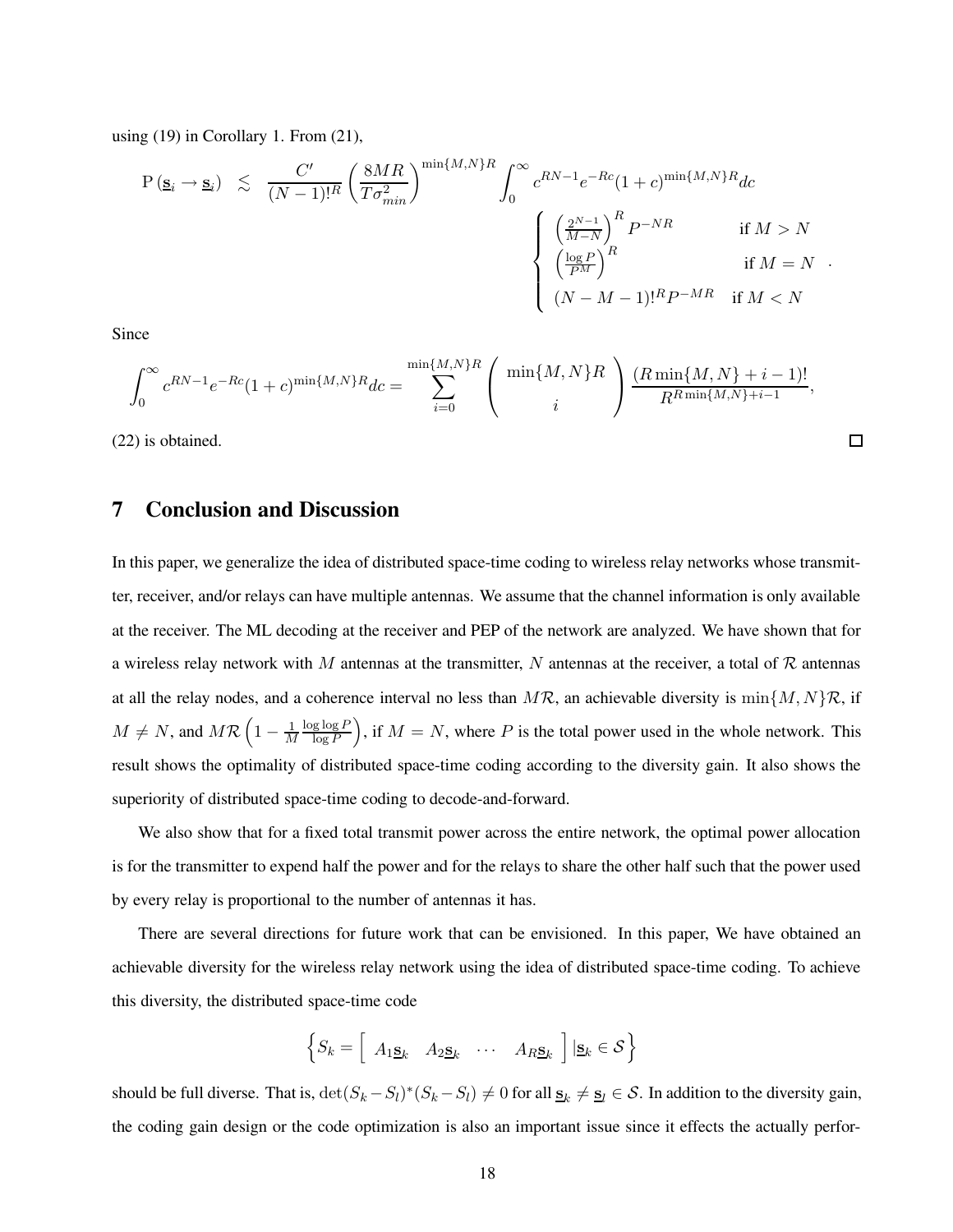mance of the system. From (13), the larger  $(S_k - S_l)^*(S_k - S_l)$ , the better the coding gain. Therefore, possible design criterion are  $\max \min_{\mathbf{s}_k \neq \mathbf{s}_l \in \mathcal{S}} \det(S_k - S_l)^*(S_k - S_l)$  and  $\max \min_{\mathbf{s}_k \neq \mathbf{s}_l \in \mathcal{S}} \sigma(S_k - S_l)^*(S_k - S_l)$ , where  $\sigma(A)$  indicates the minimum singular value of A. More analysis is needed for this problem. However, it is beyond the scope of this paper.

Another important problem is the non-coherent case. In this work, we assume that the receiver knows all the channel information, which needs training from both the transmitter and the relay nodes. For networks with high mobility, this is not a practical assumption. Therefore, it should be interesting to see whether differential space-time coding technique can be generalized to this network.

The network model can be generalized in many ways too. The network analyzed in this paper has only one transmitter and receiver pair. When there are multiple transmitter-and-receiver pairs, interference plays an important role. Smart detection and/or interference cancellation techniques will be needed. Also, in our model, only the fading effect of the channels is considered. The achievable diversity when channel path-loss is in consideration is another important problem.

# **A Proof of Theorem 1**

**Proof:** It obvious that since H is known and W is Gaussian, the rows of X are Gaussian. We only need to show that the rows of X are uncorrelated and that the mean and variance of the t-th row are  $\sqrt{\frac{P_1P_2T}{(P_1+1)M}}[S_k]_tH$ and  $I_N + \frac{P_2}{P_1+1}GG^*$ , respectively.

The  $(t, n)$ -th entry of X can be written as

$$
x_{tn} = \sqrt{\frac{P_1 P_2 T}{M (P_1 + 1)}} \sum_{i=1}^{R} \sum_{m=1}^{M} \sum_{\tau=1}^{T} f_{mi} g_{in} a_{i,t\tau} s_{k,\tau m} + \sqrt{\frac{P_2}{P_1 + 1}} \sum_{i=1}^{R} \sum_{\tau=1}^{T} g_{in} a_{i,t\tau} v_{i\tau} + w_{tn},
$$

where  $a_{i,t\tau}$  is the  $(t,\tau)$ -th entry of  $A_i$  and  $s_{k,\tau m}$  is the  $(\tau,m)$ -th entry of  $\underline{s}_k$ . With full channel information at the receiver,

$$
E x_{tn} = \sqrt{\frac{P_1 P_2 T}{M (P_1 + 1)}} \sum_{i=1}^{R} \sum_{m=1}^{M} \sum_{\tau=1}^{T} f_{mi} g_{in} a_{i, tr} s_{k, \tau m}.
$$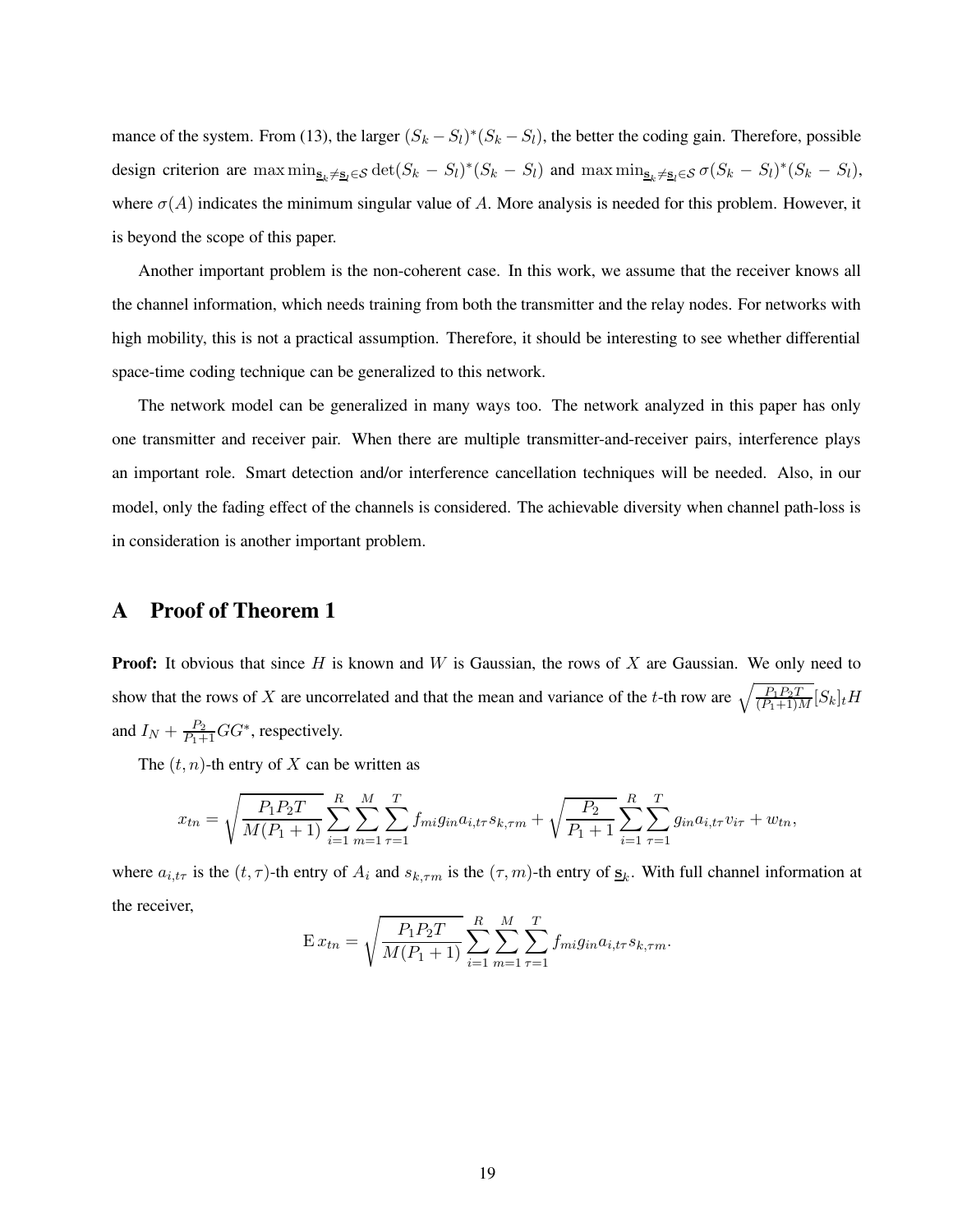Therefore, the mean of the t-th row is  $\sqrt{\frac{P_1 P_2 T}{M(P_1+1)}} [S_k]_t H$ . Since  $v_i$ ,  $w_n$ , and  $\underline{s}_k$  are independent,

$$
\begin{split}\n\text{Cov} \ (x_{t_1n_1}, x_{t_2n_2}) &= \ \mathbf{E} \left( x_{t_1n_1} - \mathbf{E} \, x_{t_1n_1} \right) \overline{(x_{t_2n_2} - \mathbf{E} \, x_{t_2n_2})} \\
&= \ \frac{P_2}{P_1 + 1} \sum_{i_1=1}^R \sum_{\tau_1=1}^T \sum_{i_2=1}^R \sum_{\tau_2=1}^T \mathbf{E} \, g_{i_1n_1} a_{i_1, t_1\tau_1} v_{r_1\tau_1} \overline{g}_{i_2n_2} \overline{a}_{i_2, t_2\tau_2} \overline{v}_{i_2\tau_2} + \mathbf{E} \, w_{t_1n_1} \overline{w}_{t_2n_2} \\
&= \ \frac{P_2}{P_1 + 1} \sum_{i=1}^R \sum_{\tau=1}^T a_{i, t_1\tau} \overline{a}_{i, t_2\tau} g_{i n_1} \overline{g}_{i n_2} + \delta_{n_1n_2} \delta_{t_1t_2} \\
&= \ \delta_{t_1t_2} \left( \frac{P_2}{P_1 + 1} \sum_{\tau=1}^R g_{i n_1} \overline{g}_{i n_2} + \delta_{n_1n_2} \right) \\
&= \ \delta_{t_1t_2} \left( \frac{P_2}{P_1 + 1} \left[ \begin{array}{ccc} g_{1n_1} & \dots & g_{Rn_1} \end{array} \right] \left[ \begin{array}{ccc} \overline{g}_{1n_2} \\ \vdots \\ \overline{g}_{Rn_2} \end{array} \right] + \delta_{n_1n_2} \right).\n\end{split}
$$

The fourth equality is true since  $A_i$  are unitary. Therefore, the rows of  $X$  are independent since the covariance of  $x_{t_1n_1}$  and  $x_{t_2n_2}$  is zero when  $t_1 \neq t_2$ . It is also easy to see that the variance matrix of each row is  $I_N + \frac{P_2}{P_1+1}GG^*$ . Therefore,

$$
P([X]_t | \mathbf{s}_k) = \frac{1}{\pi^N \det \left( I_N + \frac{P_2}{P_1 + 1} GG^* \right)} e^{-\text{tr} \left[ X - \sqrt{\frac{P_1 P_2 T}{M (P_1 + 1)}} S_k H \right]_t \left( I_N + \frac{P_2}{P_1 + 1} GG^* \right)^{-1} \left[ X - \sqrt{\frac{P_1 P_2 T}{M (P_1 + 1)}} S_k H \right]_t^*,
$$

 $\square$ 

from which (8) can be obtained.

# **B Proof of Theorem 2**

**Proof:** It is straightforward to obtain the ML decoding formula (9) from formula (8). For any  $\lambda > 0$ , the PEP of mistaking  $\underline{\mathbf{s}}_k$  by  $\underline{\mathbf{s}}_l$  has the following Chernoff upper bound [18, 13]:

$$
P\left(\underline{\mathbf{s}}_k \to \underline{\mathbf{s}}_l\right) \leq E \, e^{\lambda \left(\log P\left(X|\underline{\mathbf{s}}_l\right) - \log P\left(X|\underline{\mathbf{s}}_k\right)\right)}.
$$

Since  $\underline{\mathbf{s}}_k$  is transmitted,  $X = \sqrt{\frac{P_1 P_2 T}{M (P_1 + 1)}} S_k H + W$ . From (8),

$$
\log P(\mathbf{x}|\mathbf{s}_{l}) - \log P(\mathbf{x}|\mathbf{s}_{k})
$$
  
= 
$$
-\text{tr}\left[\frac{P_{1}P_{2}T}{M(P_{1}+1)}(S_{k}-S_{l})HR_{W}^{-1}H^{*}(S_{k}-S_{l})^{*} + \sqrt{\frac{P_{1}P_{2}T}{M(P_{1}+1)}}(S_{k}-S_{l})HR_{W}^{-1}W^{*} + \sqrt{\frac{P_{1}P_{2}T}{M(P_{1}+1)}}WR_{W}^{-1}H^{*}(S_{k}-S_{l})^{*}\right].
$$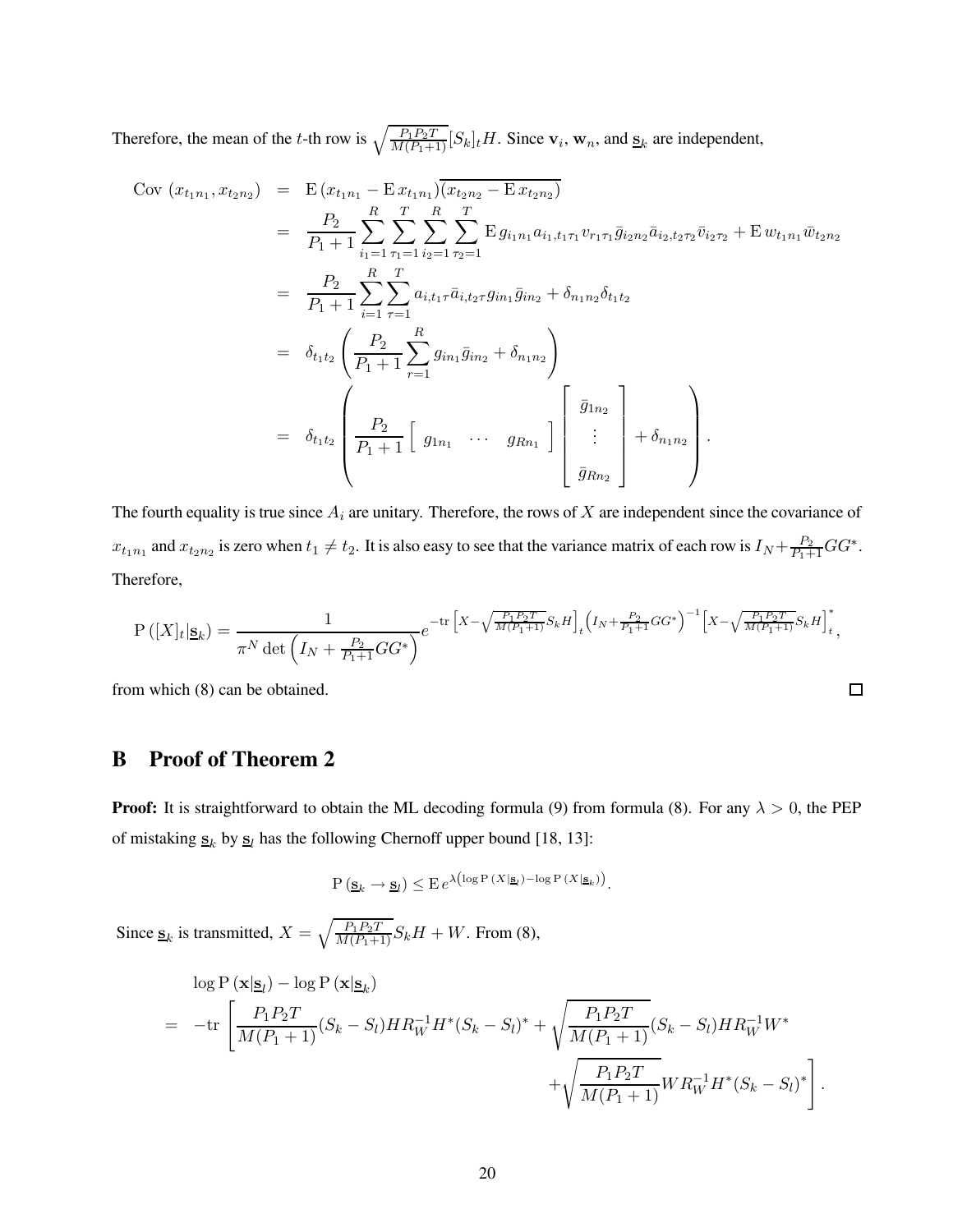From the proof of Theorem 1, W is also Gaussian distributed with mean zero and its variance is the same as that of X. Therefore,

$$
P(g_k \to g_l)
$$
\n
$$
\leq \sum_{\substack{f_{mi}, g_{in}, W}} e^{-\lambda tr \left[ \frac{P_1 P_2 T}{M(P_1 + 1)} (S_k - S_l) H R_W^{-1} H^* (S_k - S_l)^* + \sqrt{\frac{P_1 P_2 T}{M(P_1 + 1)}} (S_k - S_l) H R_W^{-1} W^* + \sqrt{\frac{P_1 P_2 T}{M(P_1 + 1)}} W R_W^{-1} H^* (S_k - S_l)^* \right]}
$$
\n
$$
= \sum_{\substack{f_{mi}, g_{in}} e^{-\lambda (1 - \lambda) \frac{P_1 P_2 T}{M(1 + P_1)}} tr (S_k - S_l) H R_W^{-1} H^* (S_k - S_l)^* } \int e^{-tr \left( \lambda \sqrt{\frac{P_1 P_2 T}{M(P_1 + 1)}} (S_k - S_l) H + W \right) R_W^{-1} \left( \lambda \sqrt{\frac{P_1 P_2 T}{M(P_1 + 1)}} (S_k - S_l) H + W \right)^*}
$$
\n
$$
= \sum_{\substack{f_{mi}, g_{in}} e^{-\lambda (1 - \lambda) \frac{P_1 P_2 T}{M(1 + P_1)}} tr (S_k - S_l)^* (S_k - S_l) H R_W^{-1} H^* } e^{-\lambda (1 - \lambda) R_W^{-1} H^*}
$$

Choosing  $\lambda = \frac{1}{2}$ , which maximizes  $\lambda(1 - \lambda)$  and therefore minimizes the right side of the above formula, (10) is obtained.  $\Box$ 

# **C Proof of Theorem 3**

**Proof:** Define

$$
I = \sum_{l=0}^{N-1} \binom{N-1}{l} \int_1^\infty y^{l-M} e^{-\frac{16MR}{PT\sigma_{\min}^2}y} dy.
$$

We first give three integral equalities that will be used later.

$$
\int_{u}^{\infty} x^{n} e^{-\mu x} dx = e^{-u\mu} \sum_{k=0}^{n} \frac{n!}{k!} \frac{u^{k}}{\mu^{n-k+1}}, \qquad u > 0, \Re \mu > 0, n = 0, 1, 2, \cdots
$$
 (23)

$$
\int_{u}^{\infty} \frac{e^{-\mu x}}{x^{n+1}} dx = (-1)^{n+1} \frac{\mu^n \mathbf{Ei}(-\mu u)}{n!} + \frac{e^{-\mu u}}{u^n} \sum_{k=0}^{n-1} \frac{(-1)^k \mu^k u^k}{n \cdots (n-k)}, \quad \mu > 0, n = 1, 2, \cdots
$$
 (24)

$$
\int_{u}^{\infty} \frac{e^{-\mu x}}{x} dx = -\mathbf{Ei}(-\mu u), \qquad \Re \mu > 0, u \ge 0
$$
\n(25)

To calculate I, we discuss the following cases separately.

# **C.1 Case I:** M < N

In this case,

$$
I = \sum_{l=M}^{N-1} {N-1 \choose l} \int_1^{\infty} y^{l-M} e^{-\frac{16MR}{PT\sigma_{\min}^2}y} dy + {N-1 \choose M-1} \int_1^{\infty} \frac{e^{-\frac{16MR}{PT\sigma_{\min}^2}y}}{y} dy + \sum_{l=0}^{M-2} {N-1 \choose l} \int_1^{\infty} y^{-(M-l)} e^{-\frac{16MR}{PT\sigma_{\min}^2}y} dy.
$$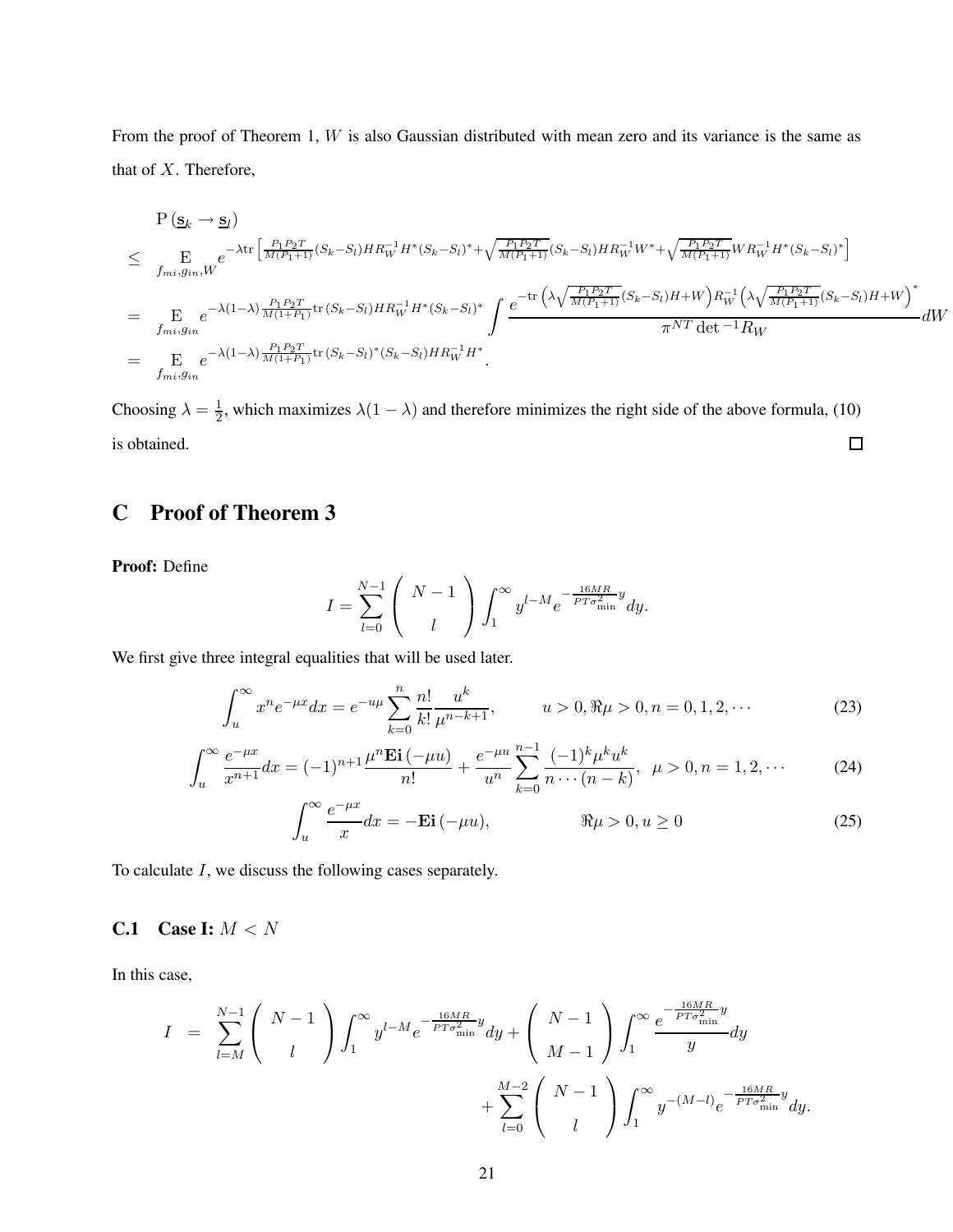Using equalities (23-25) with  $u = 1$ ,  $\mu = \frac{16MR}{PT\sigma^2}$  $\frac{16MR}{PT\sigma_{\min}^2}$ , and  $n = l - M$  or  $n = M - l - 1$ ,

$$
I = \sum_{l=M}^{N-1} {N-1 \choose l} (l-M)! \left(\frac{16MR}{PT\sigma_{\min}^2}\right)^{-(l-M+1)} + \left(\begin{array}{c} N-1 \ M-1 \end{array}\right) \log P
$$
  
+ 
$$
\sum_{l=0}^{M-2} {N-1 \choose l} \frac{1}{M-l-1} + \text{lower order terms of } P.
$$

By only looking at the highest order term of P, which is in the first term with  $l = N - 1$ , we have

$$
I = (N - M - 1)! \left( \frac{16MR}{PT \sigma_{\min}^2} \right)^{-(N-M)} + o\left( P^{-(N-M)} \right).
$$

Therefore,

$$
P(g_k \to g_l) \leq \frac{1}{(N-1)!^R} \left( \frac{16MR}{PT\sigma_{\min}^2} \right)^{NR} \left[ (N-M-1)! \left( \frac{16MR}{PT\sigma_{\min}^2} \right)^{-(N-M)} + o\left( \frac{1}{P^{MR}} \right) \right]^R
$$
  
= 
$$
\left[ \frac{(N-M-1)!}{(N-1)!} \right]^R \left( \frac{16MR}{T\sigma_{\min}^2} \right)^{MR} \frac{1}{P^{MR}} + o\left( \frac{1}{P^{MR}} \right).
$$

While analyzing the performance of the system at high transmit power  $P$ , not only is the highest order term of P important but also how fast other terms decay with respect to it. Therefore, we should also look at the second highest order term of P. To do this, we have to consider two different cases.

If  $N = M + 1$ ,

$$
I = \left(\frac{16MR}{PT\sigma_{\min}^2}\right)^{-1} + M\left[-\mathbf{Ei}\left(-\frac{16MR}{PT\sigma_{\min}^2}\right)\right] + O(1)
$$

$$
= \left(\frac{16MR}{PT\sigma_{\min}^2}\right)^{-1} + M\log P + O(1)
$$

Therefore,

$$
P\left(\underline{\mathbf{s}}_k \to \underline{\mathbf{s}}_l\right) \lesssim \frac{1}{M!^R} \left(\frac{16MR}{T\sigma_{\min}^2}\right)^{MR} \frac{1}{P^{MR}} + \frac{RM}{M!^R} \left(\frac{16MR}{T\sigma_{\min}^2}\right)^{MR+1} \frac{\log P}{P^{MR+1}} + o\left(\frac{\log P}{P^{MR+1}}\right). \tag{26}
$$

The second highest order term of P in the PEP behaves as  $\frac{\log P}{P^{MR+1}} = P^{-\left(MR+1-\frac{\log \log P}{\log P}\right)}$ . If  $N > M + 1$ ,

$$
I = (N - M - 1)! \left( \frac{16MR}{PT\sigma_{\min}^2} \right)^{-(N-M)} + (N - 1)(N - M - 2)! \left( \frac{16MR}{PT\sigma_{\min}^2} \right)^{-(N-M-1)} + o(P^{N-M-1})
$$
  
=  $\left( \frac{16MR}{PT\sigma_{\min}^2} \right)^{-(N-M)} \left[ (N - M - 1)! + (N - 1)(N - M - 2)! \frac{16MR}{PT\sigma_{\min}^2} + o\left(\frac{1}{P}\right) \right].$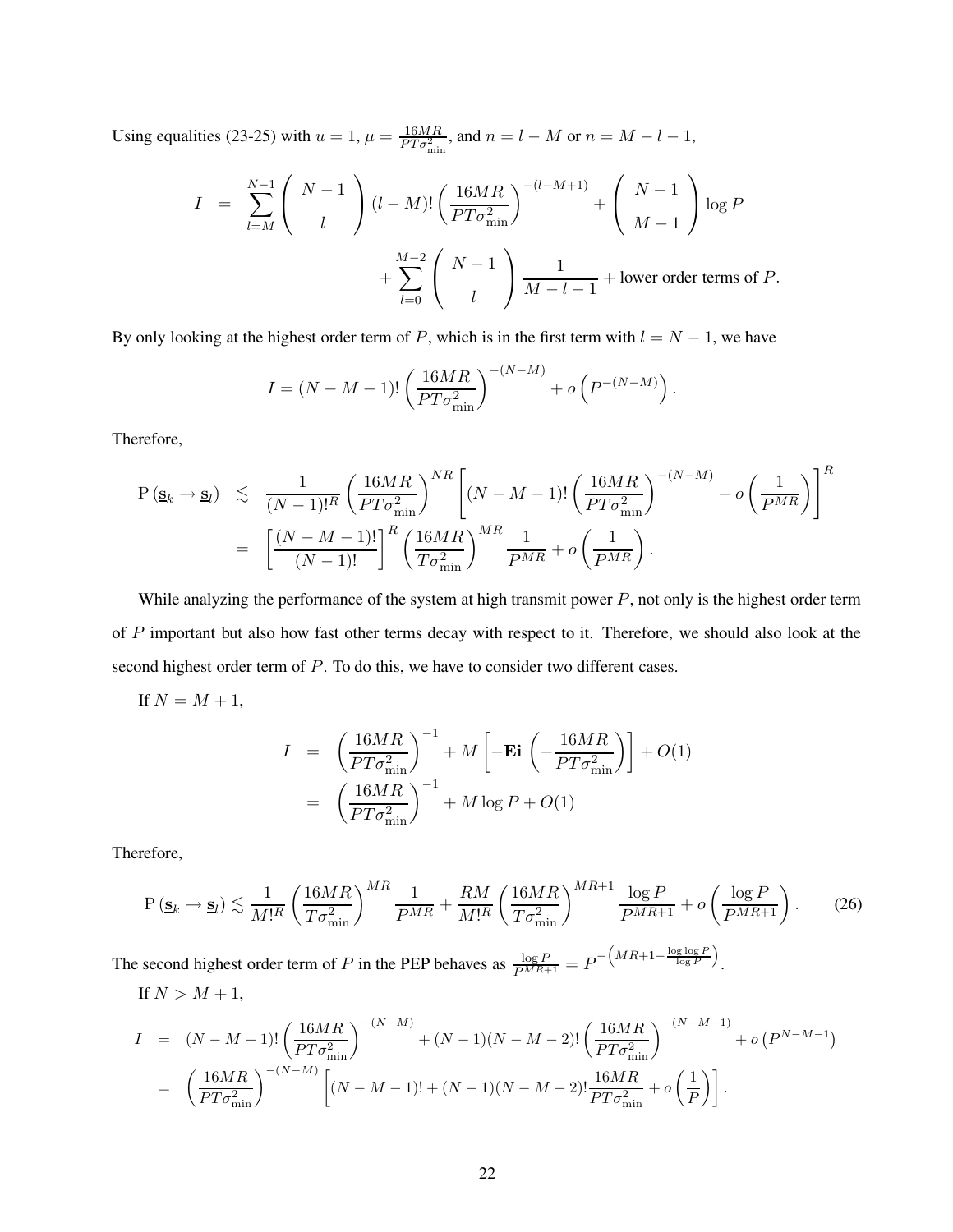Therefore,

$$
P\left(\underline{\mathbf{s}}_k \to \underline{\mathbf{s}}_l\right) \lesssim \frac{(N-M-1)!^R}{(N-1)!^R} \left(\frac{16MR}{T\sigma_{\min}^2}\right)^{MR} \frac{1}{P^{MR}} + \frac{(N-1)(N-M-2)(N-M-1)!^{R-1}}{(N-1)!^R} \left(\frac{16MR}{T\sigma_{\min}^2}\right)^{MR+1} \frac{1}{P^{MR+1}} + o\left(\frac{1}{P^{MR+1}}\right). \tag{27}
$$

## **C.2 Case II:**  $M = N$

In this case,

$$
I = \int_{1}^{\infty} \frac{e^{-\frac{16MR}{PT\sigma_{\min}^{2}}y}}{y} dy + \sum_{l=0}^{N-2} \left(\begin{array}{c} N-1\\l\end{array}\right) \int_{1}^{\infty} y^{-(M-l)} e^{-\frac{16MR}{PT\sigma_{\min}^{2}}y} dy
$$

Using (25) with  $\mu = \frac{16MR}{PT\sigma^2}$  $\frac{16MR}{PT \sigma_{\min}^2}$  and  $u = 1$ , and (24) with  $u = 1$  and  $n = M - l - 1$ , we have

$$
I = \log P + \sum_{l=0}^{N-2} {N-1 \choose l} \frac{1}{M-l-1} + \text{lower order terms of } P
$$
  
< 
$$
< \log P + 2^{N-1} + \text{lower order terms of } P.
$$

Therefore,

$$
P\left(\underline{\mathbf{s}}_k \to \underline{\mathbf{s}}_l\right) \lesssim \frac{1}{(M-1)!^R} \left(\frac{16MR}{T\sigma_{\min}^2}\right)^{MR} \frac{\log^R P}{P^{MR}} + \frac{2^{N-1}R}{(M-1)!^R} \left(\frac{16MR}{T\sigma_{\min}^2}\right)^{MR} \frac{\log^{R-1} P}{P^{MR}} + o\left(\frac{\log^{R-1} P}{P^{MR}}\right). \tag{28}
$$

Also, the second highest order term of P in the PEP behaves as  $\frac{\log^{R-1}P}{P^{RM}}$  and the next term has one  $\log P$  less and so on.

# **C.3 Case III:**  $M > N$

In this case,

$$
I = \sum_{l=0}^{M-2} {N-1 \choose l} \int_1^{\infty} y^{-(M-l)} e^{-\frac{16MR}{PT\sigma_{\min}^2}y} dy.
$$

Using(24) with  $u = 1$ ,  $\mu = \frac{16MR}{PT\sigma_{min}^2}$ , and  $n = M - l - 1$ ,  $I =$  $\sum^{N-1}$  $_{l=0}$  $\sqrt{ }$  $\mathbf{I}$  $N-1$ l  $\setminus$  $\mathbf{I}$ 1  $\frac{1}{M-l-1}$  + lower order terms of *P*.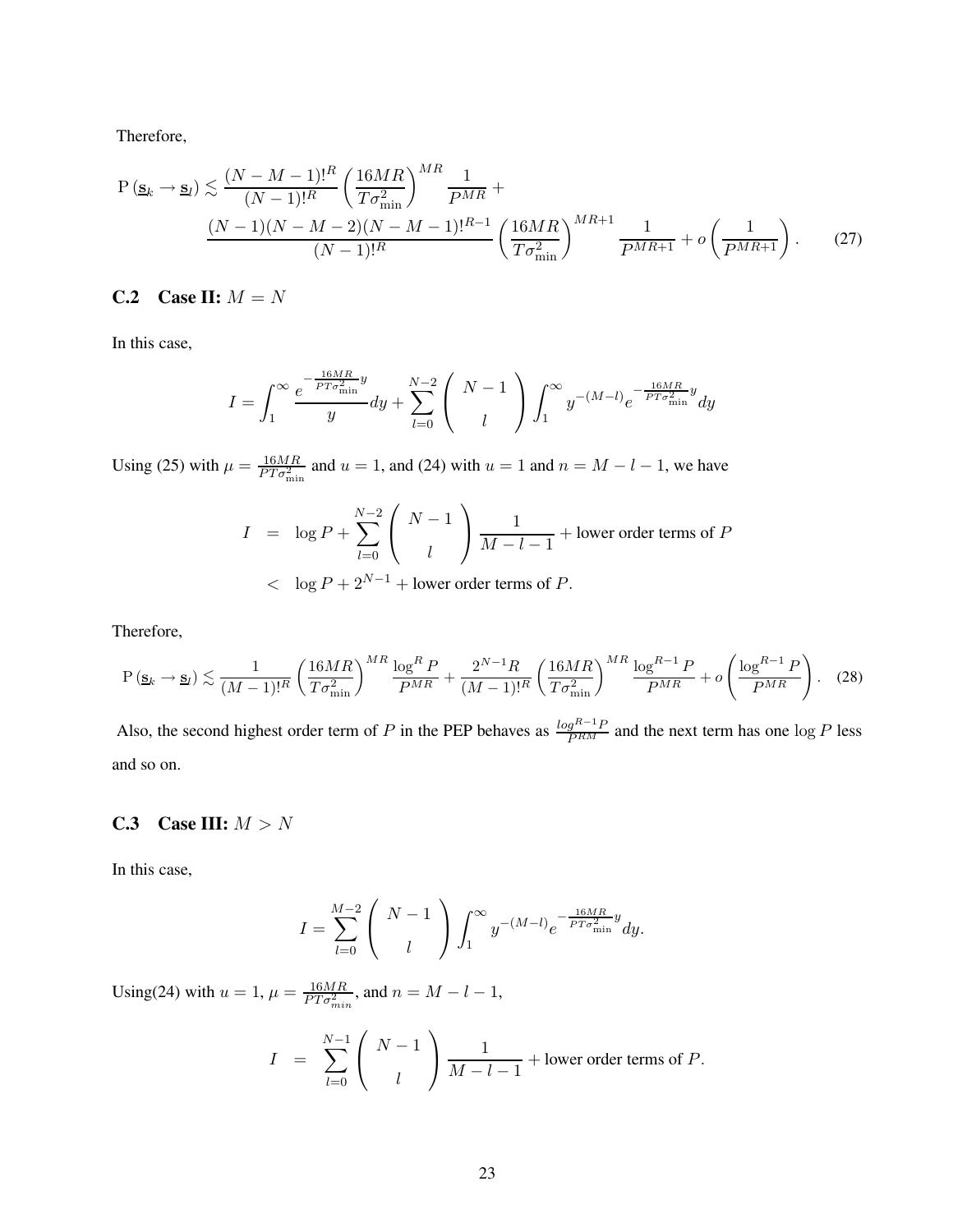Thus,

$$
P(g_k \to g_l) \leq \frac{1}{(N-1)^R} \left( \frac{16MR}{PT\sigma_{min}^2} \right)^{NR} \left[ \sum_{l=0}^{N-1} \binom{N-1}{l} \frac{1}{M-l-1} + o(1) \right]^R
$$
  
= 
$$
\left[ \frac{1}{(N-1)!} \sum_{l=0}^{N-1} \binom{N-1}{l} \frac{1}{M-l-1} \right]^R \left( \frac{16MR}{T\sigma_{min}^2} \right)^{NR} P^{-NR} + o(P^{-NR}).
$$

We can further upper bound the PEP to get a simpler formula. Notice that  $\frac{1}{M-l-1} \leq \frac{1}{M-l}$  $\frac{1}{M-N}$ . Thus,

$$
P(\underline{\mathbf{s}}_k \to \underline{\mathbf{s}}_l) \leq \left[ \frac{1}{(M-N)(N-1)!} \sum_{l=0}^{N-1} {N-1 \choose l} \right]^R \left( \frac{16MR}{T\sigma_{min}^2} \right)^{NR} P^{-NR}
$$
  

$$
\leq \left[ \frac{2^{N-1}}{(M-N)(N-1)!} \right]^R \left( \frac{16MR}{T\sigma_{min}^2} \right)^{NR} P^{-NR}.
$$

As discussed before, we also want to see how dominant the highest order term of P given in the above formula is. If  $M > N + 1$ ,  $M - l - 2 > N + 1 - (N - 1) - 2 = 0$ . From (24),

$$
I < \frac{2^{N-1}}{M-N} - \frac{2^{N-1}}{(M-N)(M-N-1)} \frac{16MR}{PT\sigma_{min}^2} + o\left(\frac{1}{P}\right).
$$

Therefore,

$$
\mathbf{P}\left(\underline{\mathbf{s}}_k \to \underline{\mathbf{s}}_l\right) \lesssim \left[\frac{2^{N-1}}{(M-N)(N-1)!}\right]^R \left(\frac{16MR}{T\sigma_{min}^2}\right)^{NR} \left[\frac{1}{P^{NR}} + \frac{R}{M-N-1} \left(\frac{16MR}{T\sigma_{min}^2}\right) \frac{1}{P^{NR+1}}\right] + o\left(\frac{1}{P^{NR+1}}\right). (29)
$$

The second highest order term in the PEP behaves as  $\frac{1}{P^{NR+1}}$ . If  $M = N + 1$ ,

$$
I < 2^{N-1} + \frac{16MR}{T\sigma_{min}^2} \frac{\log P}{P} + O\left(\frac{1}{P}\right).
$$

Therefore,

$$
P\left(\underline{\mathbf{s}}_k \to \underline{\mathbf{s}}_l\right) \lesssim \frac{2^{R(N-1)}}{(N-1)!^R} \left(\frac{16MR}{T\sigma_{min}^2}\right)^{NR} \frac{1}{P^{NR}} + \frac{2^{(R-1)(N-1)}R}{(N-1)!^R} \left(\frac{16MR}{T\sigma_{min}^2}\right)^{NR+1} \frac{\log P}{P^{NR+1}} + o\left(\frac{\log P}{P^{NR+1}}\right),\tag{30}
$$

which indicates that the second highest order term in the PEP behaves as  $\frac{\log P}{P^{NR+1}} = R^{-\left(NR+1-\frac{\log \log P}{\log P}\right)}$ .  $\Box$ 

# **D Proof of Theorem 4**

**Proof:** Since  $g_i$  have PDF  $p(g_i) = \frac{1}{(N-1)!} g_i^{N-1} e^{-g_i}$ ,

$$
P\left(\underline{\mathbf{s}}_k \to \underline{\mathbf{s}}_l\right) \leq \sum_{r=0}^R \sum_{1 \leq i_1 < \dots < i_r \leq R} T_{i_1, \dots, i_r},
$$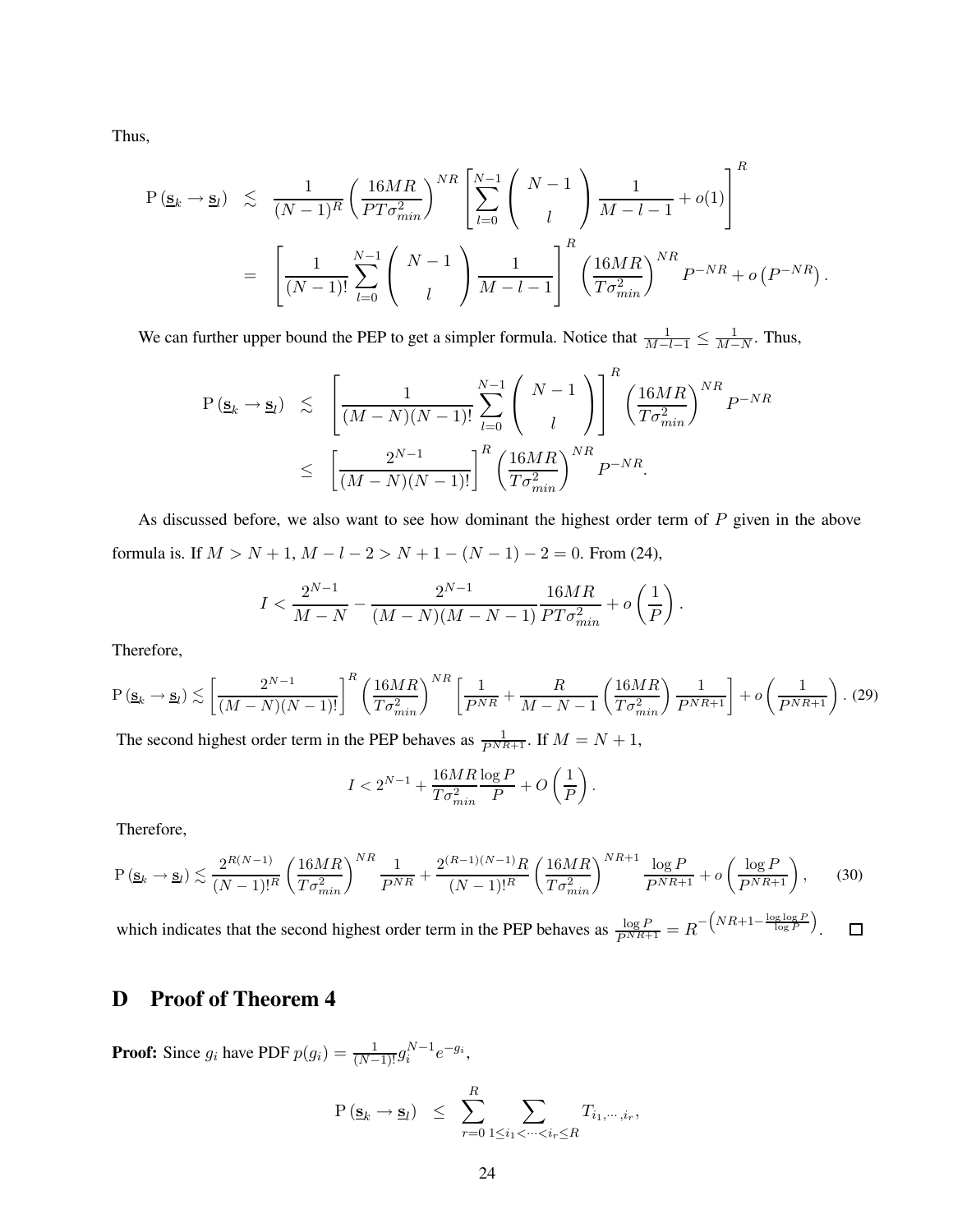where

$$
T_{i_1,\dots,i_r} = \frac{1}{(N-1)!^R} \int \dots \int \prod_{\substack{i=1 \text{at } i_1, \dots, i_r \text{-th integrals}}} \prod_{i=1}^R \left(1 + \frac{PT\sigma_{\min}^2}{8MNR} \frac{g_i}{1 + \frac{1}{NR} \sum_{i=1}^R g_i}\right)^{-M} g_i^{N-1} e^{-g_i} dg_1 \dots dg_R
$$
  
are from  $x$  to  $\infty$ ,  
others are from 0 to  $x$ 

and x is any positive real number. Let us calculate  $T_{1,\dots,r}$  first.

$$
T_{1,\dots,r} = \frac{1}{(N-1)!} \underbrace{\int_x^{\infty} \dots \int_x^{\infty} \int_0^x \dots \int_0^x \prod_{i=1}^R \left( 1 + \frac{PT\sigma_{\min}^2}{8MNR} \frac{g_i}{1 + \frac{1}{NR} \sum_{i=1}^R g_i} \right)^{-M} g_i^{N-1} e^{-g_i} dg_1 \dots dg_R}_{(N-1)!} \n
$$
< \frac{1}{(N-1)!} \int_x^{\infty} \dots \int_x^{\infty} \prod_{i=1}^r \left( \frac{PT\sigma_{\min}^2}{8MNR} \frac{g_i}{1 + \frac{R-r}{NR}x + \frac{1}{NR} \sum_{i=1}^r g_i} \right)^{-M} g_i^{N-1} e^{-g_i} dg_1 \dots dg_r
$$
\n
$$
\int_0^x \dots \int_0^x \prod_{i=r+1}^R g_i^{N-1} e^{-g_i} dg_{r+1} \dots dg_R
$$
\n
$$
= \frac{1}{(N-1)!} \left( \frac{PT\sigma_{\min}^2}{8MNR} \right)^{-rM} \gamma^{R-r}(N,x)
$$
\n
$$
\int_x^{\infty} \dots \int_x^{\infty} \left( 1 + \frac{R-r}{NR} x + \frac{1}{NR} \sum_{i=1}^r g_i \right)^{rM} \prod_{i=1}^r \frac{e^{-g_i}}{g_i^{M-N+1}} dg_1 \dots dg_r,
$$
$$

where  $\gamma(n, x)$  is the incomplete gamma function [17]. We should choose x so that the diversity is maximized. Define  $x = \beta P^{\alpha}$ , where  $\beta$  is a positive constant and  $\alpha$  is any real constant. The value of  $\beta$  doesn't affect the diversity. Here, to have the PEP result consistent with formula (14) in Section 6, we set  $\beta = \left(\frac{T\sigma_{\min}^2}{8MNR}\right)$  $\Big)^{\alpha}$ . Therefore, choosing the optimal (in the sense of maximizing the diversity)  $x$  is equivalent to choosing the optimal  $\alpha$ . If  $\alpha > 0$ , the  $r = 0$  term in the PEP upper bound is

$$
\frac{1}{(N-1)!^R} \gamma^R(N, P^{\alpha}) = 1 + o(1).
$$

Therefore, having  $\alpha$  positive is not optimal according to diversity. Similarly, if  $\alpha = 0$ ,  $x = 1$ . The  $r = 0$  term in the PEP upper bound,  $\frac{1}{(N-1)!^R} \gamma^R(N, 1)$ , is a constant. Therefore,  $\alpha$  should be negative. Thus,

$$
\gamma(N, x) = \frac{1}{N} x^N + o(x^N) = \frac{1}{N} \beta^N P^{\alpha N} + o(P^{\alpha N}).
$$

We are only interested in the highest order term of P. When P is large,  $\frac{R-r}{NR}x$  is negligible compared with 1. Therefore,

$$
T_{1,\cdots,r} \lesssim \frac{1}{(N-1)!^R N^{R-r}} \left(\frac{T\sigma_{\min}^2}{8MNR}\right)^{-rM+\alpha N(R-r)} P^{-rM+\alpha N(R-r)} \Lambda,
$$

where we have defined

$$
\Lambda = \int_x^{\infty} \cdots \int_x^{\infty} \left(1 + \frac{1}{NR} \sum_{i=1}^r g_i\right)^{rM} \prod_{i=1}^r \frac{e^{-g_i}}{g_i^{M-N+1}} dg_1 \cdots dg_r.
$$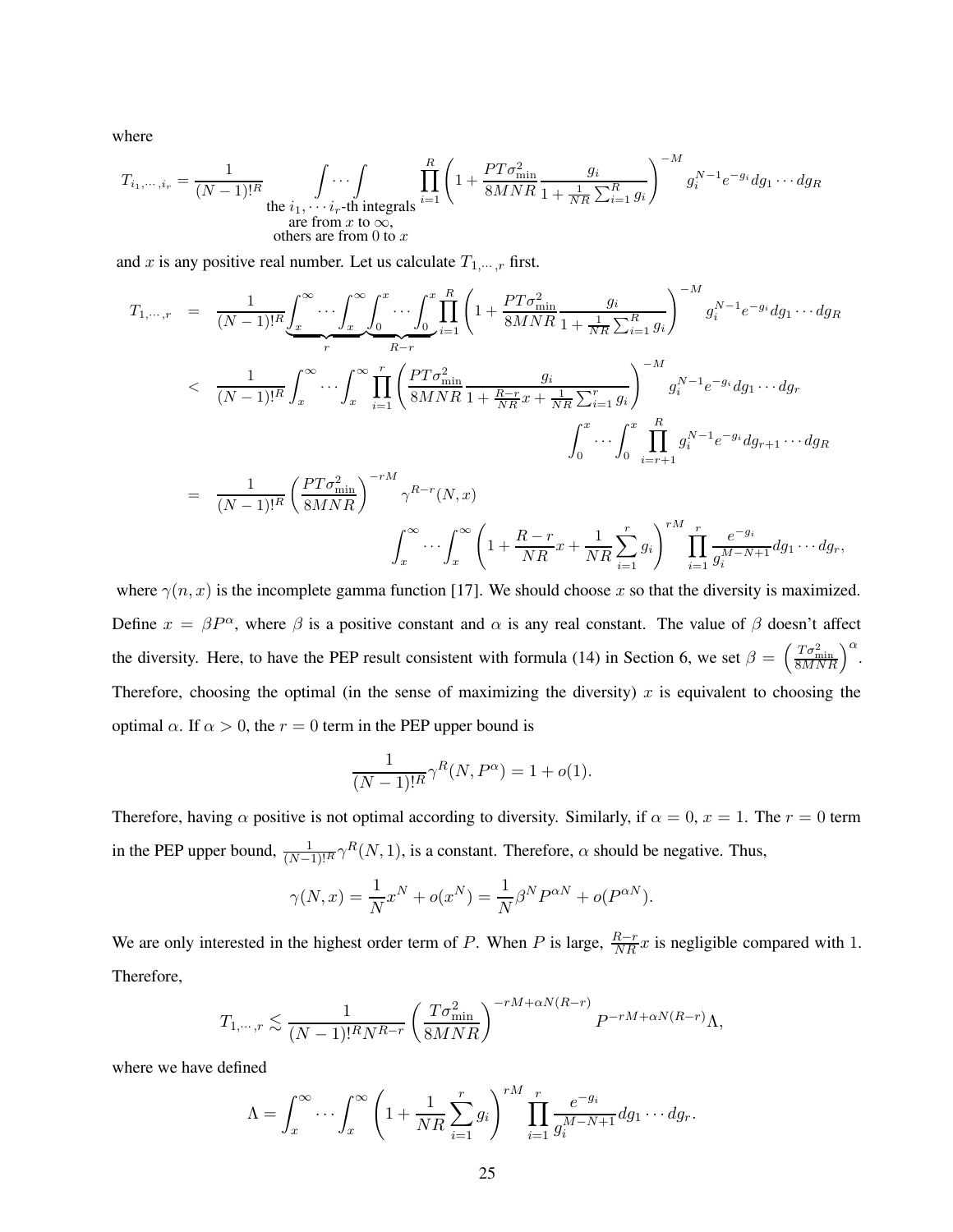Consider the expansion of  $(A + \sum_{i=1}^{k} \lambda_i)^a$  into monomial terms:

$$
\left(1+\frac{1}{NR}\sum_{i=1}^r g_i\right)^a = \sum_{j=0}^a \left(\sum_{1\leq l_1 < \cdots < l_j \leq k} \sum_{\substack{i_1,\ldots,i_j \geq 1 \\ \sum i_m \leq a}} C(i_1,\ldots,i_j) \frac{1}{(NR)^{i_1+\cdots+i_j}} g_{l_1}^{i_1} g_{l_2}^{i_2} \cdots g_{l_j}^{i_j}\right),
$$

where j denotes how many  $g_i$  are present,  $l_1, \ldots, l_j$  are the subscripts of the  $g_i$  that appears,  $i_m \ge 1$  indicates that  $g_{l_m}$  is taken to the  $i_m$ -th power, and finally

$$
C(i_1,\ldots,i_j) = {k \choose i_1} {k-i_1 \choose i_2} \cdots {k-i_1 - \cdots - i_{j-1} \choose i_j}
$$

counts how many times the term  $g_{l_1}^{i_1}$  $\frac{i_1}{l_1}g^{i_2}_{l_2}$  $\frac{i_2}{l_2}\cdots g_{l_j}^{i_j}$  $\frac{i_j}{l_j}$  appears in the expansion. Thus,

$$
\Lambda = \sum_{j=0}^{r} \sum_{1 \leq l_1 < \dots < l_j \leq r} \sum_{\substack{i_1, \dots, i_j \geq 1 \\ \sum i_m \leq r}} C(i_1, \dots, i_j) \Lambda(j; l_1, \dots, l_j; i_1, \dots, i_j)
$$

where

$$
\Lambda(j;l_1,\ldots,l_j;i_1,\ldots,i_j) = \frac{1}{(NR)^{i_1+\cdots+i_j}} \left(\prod_{m=1}^j \int_x^{\infty} \frac{e^{-g_{l_m}}}{g_{l_m}^{M-N+1-i_m}} dg_{l_m}\right) \prod_{i \neq i_1,\ldots,i_j} \int_x^{\infty} \frac{e^{-g_i}}{g_i^{M-N+1}} dg_i.
$$

From (23)–(25), While  $P \to \infty$ ,  $\alpha < 0$ , and  $n > 0$ ,

$$
\int_x^{\infty} \lambda^n e^{-\lambda} d\lambda = n! + o(1), \quad \int_x^{\infty} \frac{e^{-\lambda}}{\lambda} d\lambda = (-\alpha) \log P + o(\log P), \quad \text{and} \quad \int_x^{\infty} \frac{e^{-\lambda}}{\lambda^{n+1}} d\lambda = \frac{1}{n} \beta^{-n} P^{-\alpha n} + o(P^{-\alpha n}).
$$

Therefore, the highest order term of P in  $\Lambda$  is the  $j = 0$  term. If we only keep the highest oder term of P in  $\Lambda$ ,

$$
\Lambda = \prod_{i=1}^{r} \int_{x}^{\infty} \frac{e^{-g_i}}{g_i^{M-N+1}} dg_i \approx \begin{cases} \frac{1}{(M-N)^r} \beta^{-r(M-N)} P^{-r\alpha(M-N)} & \text{if } M > N \\ (-\alpha)^r \log^r P & \text{if } M = N \\ (N-M-1)!^r & \text{if } M < N \end{cases}
$$

From the symmetry of  $g_1, \dots, g_R$ , we have  $T_{i_1, \dots, i_r} = T_{1, \dots, r}$ . Therefore,

$$
P(g_k \to g_l) \leq \sum_{r=0}^{R} {R \choose r} T_{1,\dots,r}
$$
  
\n
$$
\leq \frac{1}{(N-1)!^R} \sum_{r=0}^{R} {R \choose r} \frac{1}{N^{R-r}} \left(\frac{T\sigma_{\min}^2}{8MNR}\right)^{-rM+\alpha N(R-r)} P^{-rM+\alpha N(R-r)}
$$
  
\n
$$
\begin{cases}\n\frac{1}{(M-N)^r} \left(\frac{T\sigma_{\min}^2}{8MNR}\right)^{-r\alpha(M-N)} P^{-r\alpha(M-N)} & \text{if } M > N \\
(-\alpha)^r \log^r P & \text{if } M = N \\
(N-M-1)!^r & \text{if } M < N\n\end{cases}
$$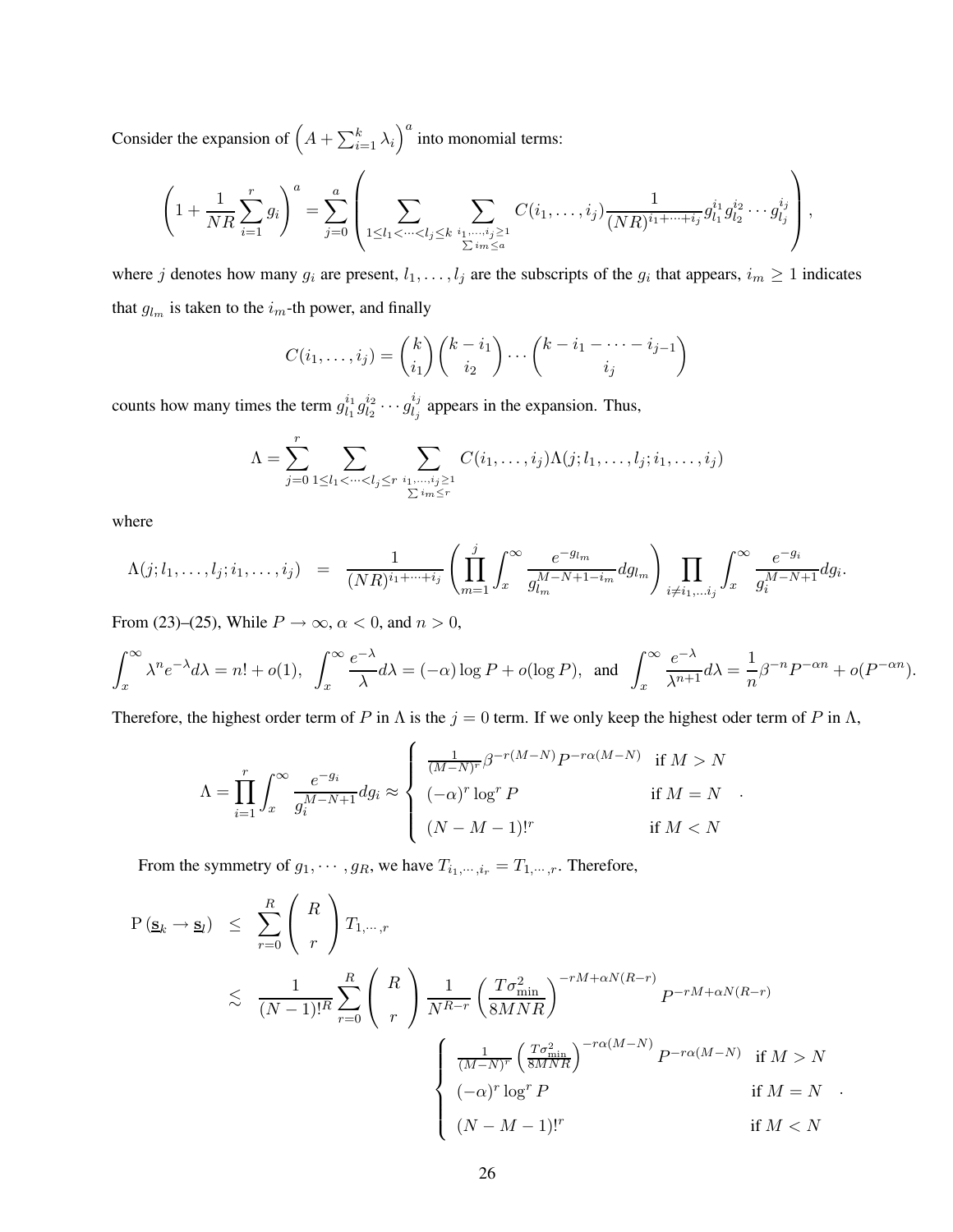We should choose a negative  $\alpha$  such that the exponent of the highest order term of P in the above formula is minimized. In other words, if we denote the exponent of the r-th term as  $f(r)$ , choose a  $\alpha < 0$  such that  $\max_r f(r)$  is minimized.

If  $M > N$ ,  $f(r) = -rM + \alpha N(R - r) - r\alpha (M - N) = \alpha NR - rM(1 + \alpha)$ . If  $\alpha \le -1$ ,  $f(r)$  is an increasing function of r. Thus,  $\max_r f(r) = f(R) = -\alpha(M - N)R - MR$ , which is minimized when  $\alpha$ equals its maximum -1. If  $\alpha \ge -1$ ,  $f(r)$  is an decreasing function of r. Thus,  $\max_r f(r) = f(0) = \alpha NR$ , which is minimized when  $\alpha$  equals its minimum −1. Therefore, we should set  $\alpha = -1$ . Therefore,

$$
P\left(\underline{\mathbf{s}}_k \to \underline{\mathbf{s}}_l\right) \lesssim \frac{\left(\frac{1}{N} + \frac{1}{M-N}\right)^R}{(N-1)!^R} \left(\frac{8MNR}{T\sigma_{\min}^2}\right)^{NR} P^{-NR} = \left[\frac{M/N}{(M-N)(N-1)!}\right]^R \left(\frac{8MNR}{T\sigma_{\min}^2}\right)^{NR} P^{-NR}.
$$

If  $M < N$ ,  $f(r) = \alpha NR - rN(\alpha + \frac{M}{N})$  $\frac{M}{N}$ ). By similar argument, we should set  $\alpha = -\frac{M}{N}$  $\frac{M}{N}$ . Thus,

$$
P\left(\underline{\mathbf{s}}_k \to \underline{\mathbf{s}}_l\right) \lesssim \frac{\left(\frac{1}{N} + (N - M - 1)!\right)^R}{(N - 1)!^R} \left(\frac{8MNR}{T\sigma_{\min}^2}\right)^{-MR} P^{-MR}.
$$

If  $M = N$ ,  $f(r) = \alpha NR - rN\left(\alpha + 1 - \frac{1}{N}\right)$ N  $\log \log P$  $\log{F}$ ). Using similar argument, the optimal choice of  $\alpha$  is  $1-\frac{1}{\lambda}$ N  $log log F$  $\frac{\log P}{\log P}$ . Therefore,

$$
P(g_k \to g_l) \leq \frac{1}{(N-1)!^R} \left[ \left( \frac{8MNR}{T\sigma_{\min}^2} \right)^{\frac{\log \log P}{\log P}} \frac{1}{N} + \left( 1 - \frac{1}{N} \frac{\log \log P}{\log P} \right) \right]^R \left( \frac{8MNR}{T\sigma_{\min}^2} \right)^{-MR} \left( \frac{\log^{1/M} P}{P} \right)^{-MR}
$$
  

$$
\approx \frac{\left( \frac{1}{N} + 1 \right)^R}{(N-1)!^R} \left( \frac{8MNR}{T\sigma_{\min}^2} \right)^{-MR} \left( \frac{\log^{1/M} P}{P} \right)^{-MR}.
$$

## **E Proof of Theorem 5**

**Proof:** We first give a theorem that will be needed later.

**Theorem 7.** *Define*  $\Lambda = (\lambda_1, \dots, \lambda_N)$ *. For any function f, g, and h,* 

$$
\int d\Lambda \prod_{i=1}^{N} f(\lambda_i) \det V_g(\Lambda) \det V_h(\Lambda) = N! \det F_{gh},
$$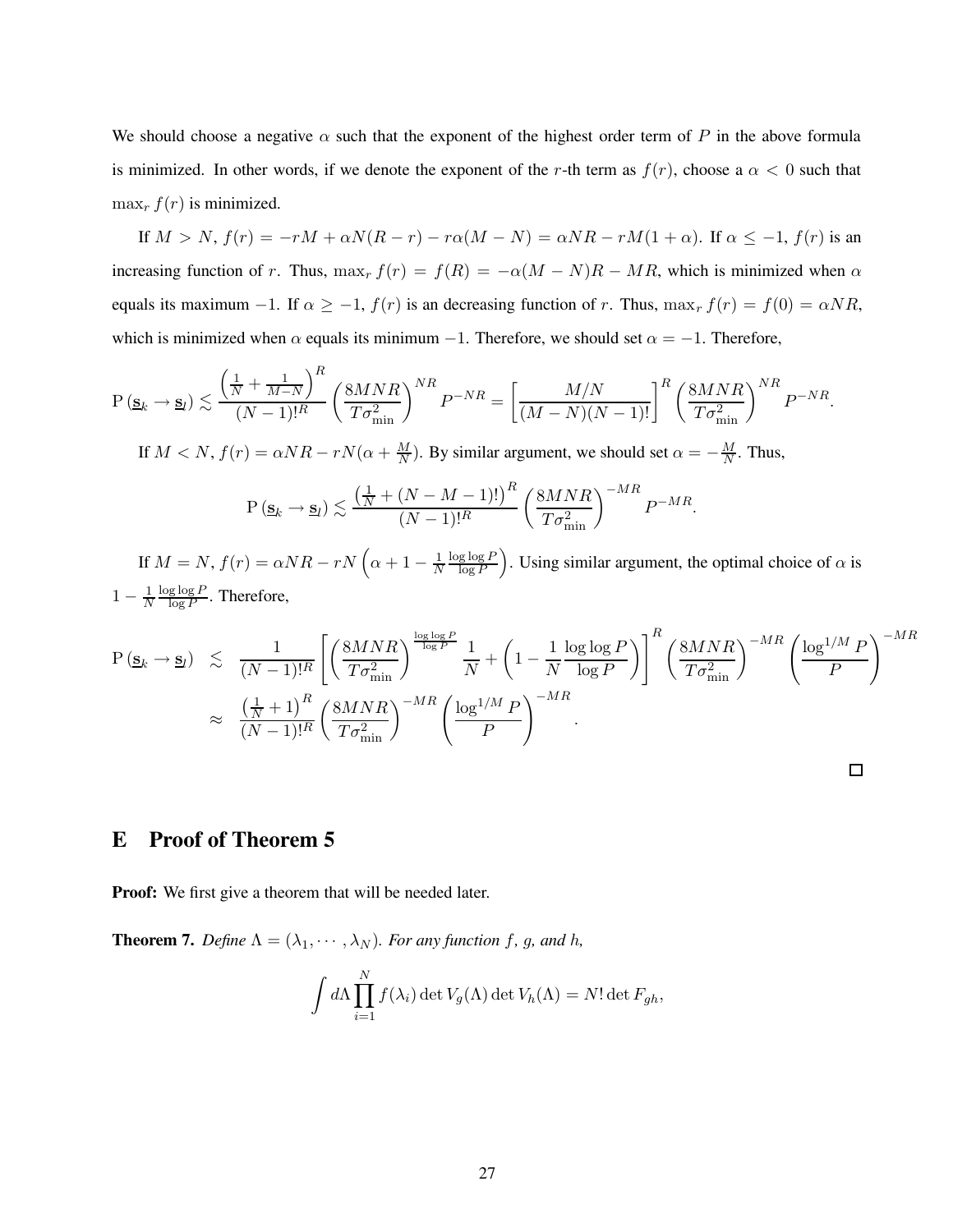where 
$$
V_g(\Lambda) = \begin{bmatrix} g_0(\lambda_1) & \cdots & g_0(\lambda_N) \\ \vdots & \ddots & \vdots \\ g_{N-1}(\lambda_1) & \cdots & g_{N-1}(\lambda_N) \end{bmatrix}
$$
,  $V_h(\Lambda) = \begin{bmatrix} h_0(\lambda_1) & \cdots & h_0(\lambda_N) \\ \vdots & \ddots & \vdots \\ h_{N-1}(\lambda_1) & \cdots & h_{N-1}(\lambda_N) \end{bmatrix}$  and  

$$
F_{gh} = \int f(t) \begin{bmatrix} g_0(t) \\ \vdots \\ g_{N-1}(t) \end{bmatrix} \begin{bmatrix} h_0(t) & \cdots & h_{N-1}(t) \end{bmatrix} dt.
$$

Define  $G'$  as a complex Gaussian matrix whose entries' real and imaginary parts have mean zero and variance one. Denote the ordered eigenvalue of  $G'G'^*$  as  $\lambda'_1 \geq \lambda'_2 \cdots \geq \lambda'_N$ . It is well-known that the eigenvalues have the following joint distribution [19]:

$$
P(\lambda'_1, \cdots, \lambda'_N) = C \prod_{i=1}^N \lambda'_i^{R-N} e^{-\frac{\lambda'_i}{2}} \prod_{1 \le i < j \le N} (\lambda'_i - \lambda'_j)^2,\tag{31}
$$

where  $C = \frac{2^{-RN}}{\prod_{i=1}^{N} R_i}$  $\frac{2^{-RN}}{\prod_{n=1}^{N} \Gamma(R-n+1)\Gamma(n)}$  is a constant. Denote the ordered eigenvalues of  $\frac{1}{R}GG^*$  as  $\lambda_1 \geq \lambda_2 \cdots \geq \lambda_N$ . Therefore,  $\lambda'_i = 2R\lambda_i$ . The joint distribution of  $\lambda_1, \dots, \lambda_N$  is therefore

$$
P(\lambda_1, \dots, \lambda_N) = P(\lambda'_1, \dots, \lambda'_N) \frac{d\lambda'_1 \cdots d\lambda'_N}{d\lambda_1 \cdots d\lambda_N}
$$
  
\n
$$
= \det \left[\text{diag}\left\{2R, \dots, 2R\right\}\right] P(2R\lambda_1, \dots, 2R\lambda_N)
$$
  
\n
$$
= (2R)^N C \prod_{i=1}^N (2R\lambda_i)^{R-N} e^{-R\lambda_i} \prod_{1 \le i < j \le N} \left[2R(\lambda_i - \lambda_j)\right]^2
$$
  
\n
$$
= C(2R)^{RN} \prod_{i=1}^N \lambda_i^{R-N} e^{-R\lambda_i} \prod_{1 \le i < j \le N} (\lambda_i - \lambda_j)^2.
$$

To get the PDF of  $\lambda_1$ , we have to do the integral over  $\lambda_2, \cdots, \lambda_N$ . Define  $f(x) = (\lambda - x)^2 x^{R-N} e^{-Rx}$  and  $g_i(x) = h_i(x) = x^{i-1}.$ 

$$
P(\lambda_{\max} = \lambda) = P(\lambda_1 = \lambda)
$$
  
= 
$$
\int_{\lambda \ge \lambda_2 \ge \cdots \lambda_N} P(\lambda, \lambda_2, \cdots, \lambda_N) d\lambda_2 \cdots d\lambda_N
$$
  
= 
$$
\frac{1}{(N-1)!} \int_0^{\lambda} \cdots \int_0^{\lambda} P(\lambda, \lambda_2, \cdots, \lambda_N) d\lambda_2 \cdots d\lambda_N
$$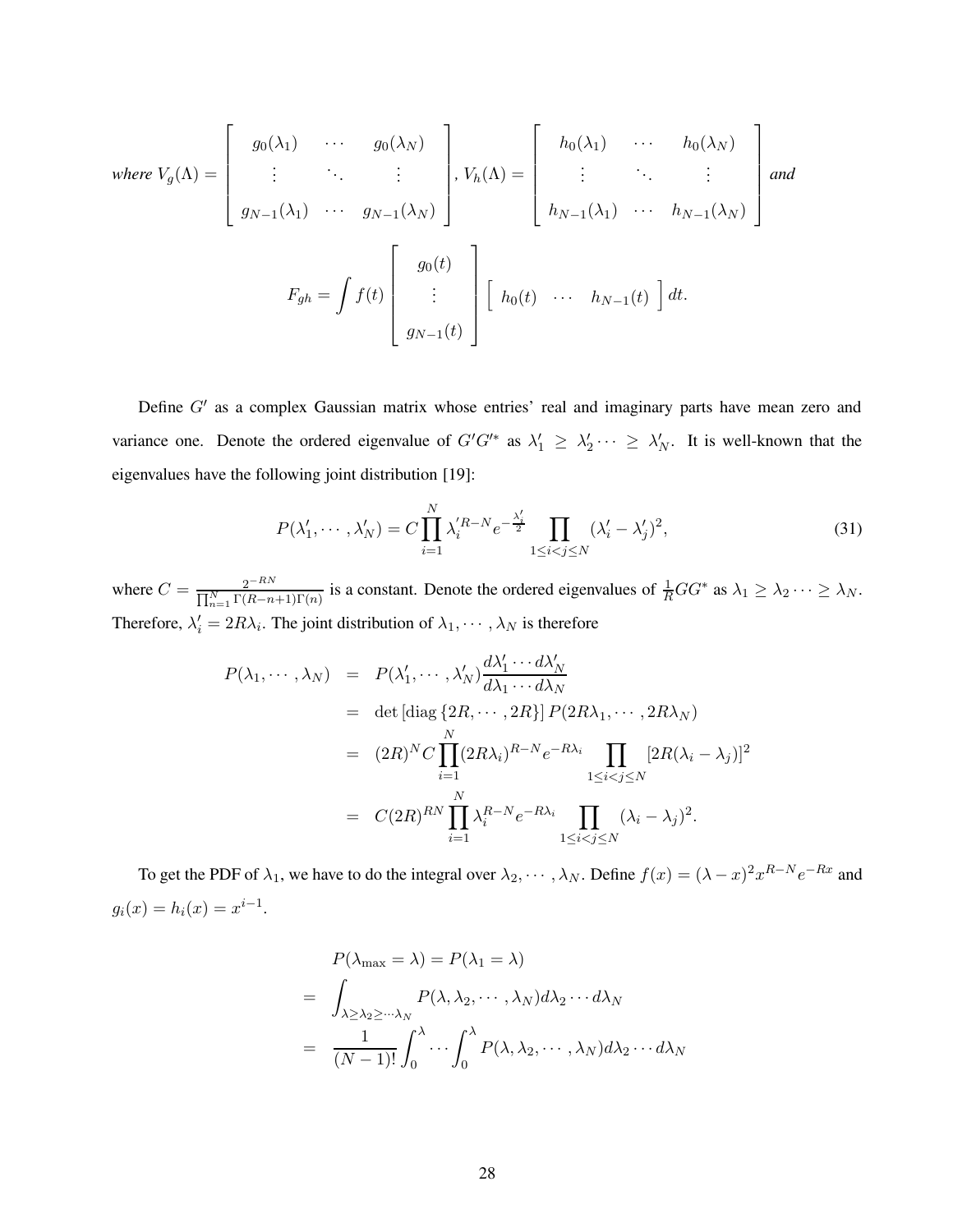$$
= \frac{C(2R)^{RN}}{(N-1)!} \lambda^{R-N} e^{-R\lambda} \int_0^{\lambda} \cdots \int_0^{\lambda} \prod_{i=2}^N (\lambda - \lambda_i)^2 \lambda_i^{R-N} e^{-R\lambda_i} \prod_{2 \le i < j \le N} (\lambda_i - \lambda_j)^2 d\lambda_2 \cdots d\lambda_N
$$
  
\n
$$
= \frac{C(2R)^{RN}}{(N-1)!} \lambda^{R-N} e^{-R\lambda} \int_0^{\lambda} \cdots \int_0^{\lambda} \prod_{i=2}^N f(\lambda_i) \det V_g(\lambda_2, \cdots, \lambda_N) \det V_h(\lambda_2, \cdots, \lambda_N) \lambda_1 \cdots \lambda_N
$$
  
\n
$$
= \frac{C(2R)^{RN}}{(N-1)!} \lambda^{R-N} e^{-R\lambda} (N-1)! \det F,
$$

where in the second equality we have changed the integral space from ordered  $\lambda_i$  to unordered ones. From the symmetry of  $\lambda_i$ , we only need to divide the new value by  $(N-1)!$ . From Theorem 7,

$$
F = \int_0^{\lambda} g(t) \begin{bmatrix} 1 \\ t \\ \vdots \\ t^{N-2} \end{bmatrix} \begin{bmatrix} 1 & t & \cdots & t^{N-2} \end{bmatrix} dt.
$$

whose  $(i, j)$ -th entry is  $f_{ij} = \int_0^{\lambda} (\lambda - t)^2 t^{R-N+i+j-2} e^{-Rt} dt$ . The CDF of  $\lambda_1$  can be obtained similarly.  $\Box$ 

## **References**

- [1] Y. Jing and B. Hassibi, "Distributed space-time coding in wireless relay networks," *submitted to IEEE Transactions on Communications*, July 2004.
- [2] I. E. Telatar, "Capacity of multi-antenna gaussian channels," *Eur. Trans. Telecom.*, vol. 10, pp. 585–595, Nov. 1999.
- [3] T. L. Marzetta and B. M. Hochwald, "Capacity of a mobile multiple-antenna communication link in Rayleigh flat fading," *IEEE Trans. Info. Theory*, vol. 45, pp. 139–157, Jan. 1999.
- [4] G. J. Foschini, "Layered space-time architecture for wireless communication in a fading environment when using multi-element antennas," *Bell Labs. Tech. J.*, vol. 1, no. 2, pp. 41–59, 1996.
- [5] V. Tarokh, N. Seshadri, and A. R. Calderbank, "Space-time codes for high data rate wireless communication: Performance criterion and code construction," *IEEE Trans. Info. Theory*, vol. 44, pp. 744–765, 1998.
- [6] A. Sendonaris, E. Erkip, and B. Aazhang, "User cooperation diversity-part I: System description," *IEEE Transactions on Communications*, vol. 51, pp. 1927–1938, Nov. 2003.